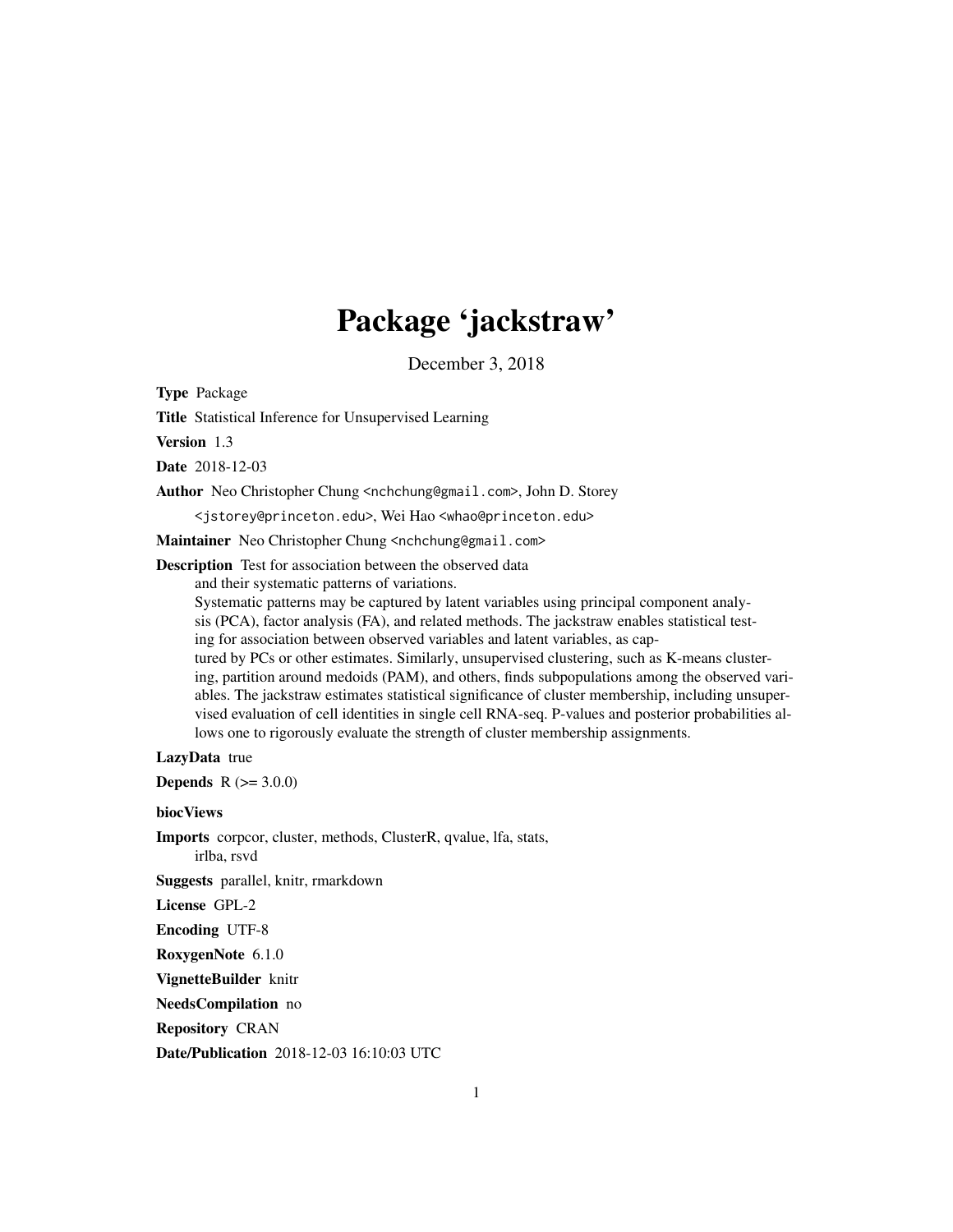# <span id="page-1-0"></span>R topics documented:

|       |  |  | 25             |
|-------|--|--|----------------|
|       |  |  |                |
|       |  |  |                |
|       |  |  |                |
|       |  |  |                |
|       |  |  |                |
|       |  |  |                |
|       |  |  |                |
|       |  |  |                |
|       |  |  |                |
|       |  |  |                |
|       |  |  |                |
|       |  |  |                |
|       |  |  | -6             |
|       |  |  | $\overline{4}$ |
|       |  |  | 3              |
|       |  |  | -3             |
| dev.R |  |  |                |

dev.R *Compute Deviance for Logistic Factors*

#### Description

This function computes deviance between the full model and the null (intercept-only) model. It uses built-in R functions, namely glm; slow but no C++ dependencies. Make sure that LFr1 and LFr0 do not have intercept terms.

# Usage

 $dev.R(data, LFr1, LFr0 = NULL, p = FALSE)$ 

# Arguments

| dat  | a matrix with m rows and n columns.                              |
|------|------------------------------------------------------------------|
| LFr1 | alternative logistic factors (an output from lfa or lfa.corpcor) |
| LFr0 | null logistic factors (an output from lfa or lfa.corpcor)        |
| р    | estimate p-values (by default, 'FALSE')                          |

# Value

When p=FALSE (by default), dev.R returns a vector of m deviances. When p=TRUE, a list consisting of

| dev     | the m deviances                              |
|---------|----------------------------------------------|
| p.value | the m p-values based on a chisq distribution |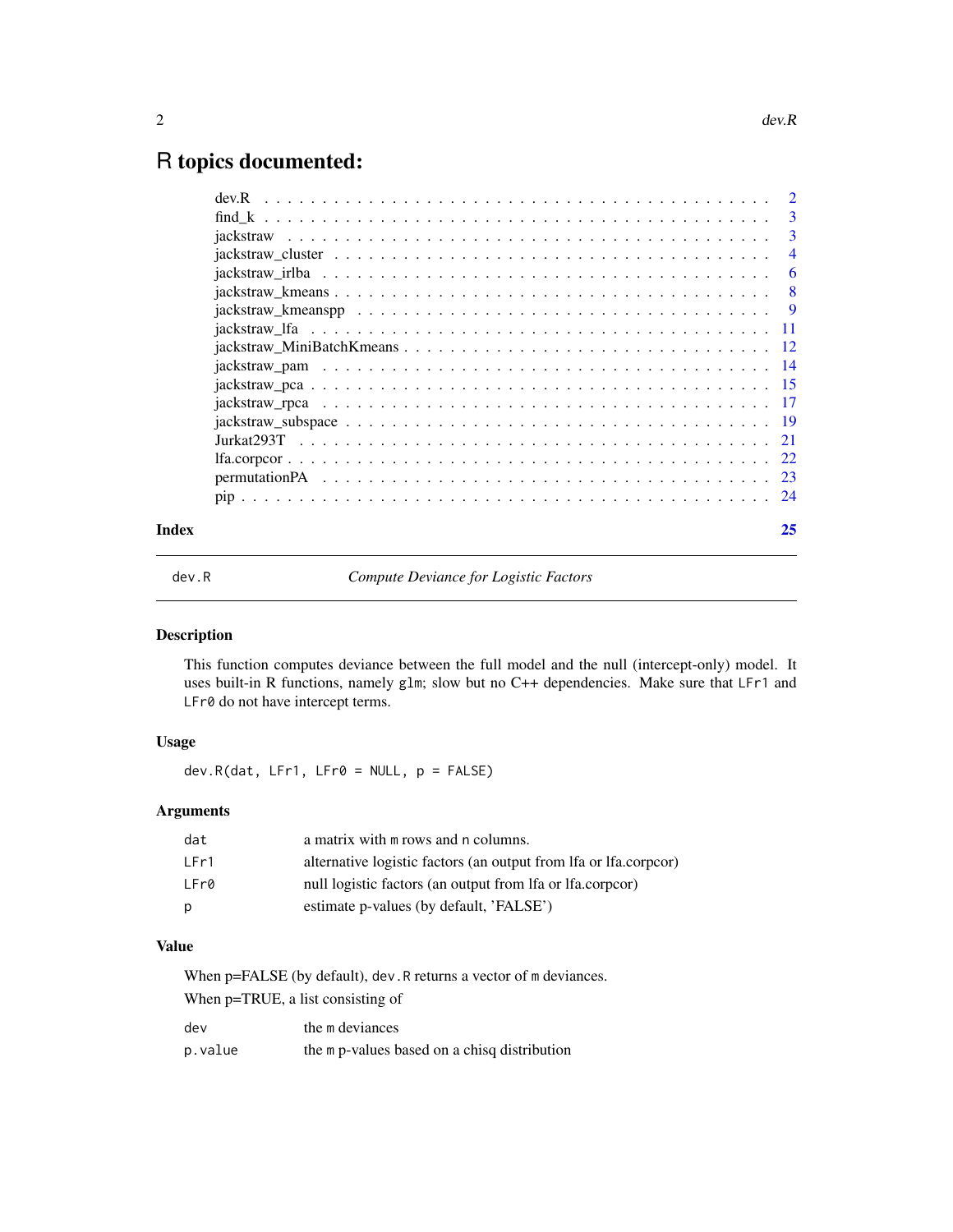#### <span id="page-2-0"></span> $\text{find}\_k$  3

#### Author(s)

Neo Christopher Chung <nchchung@gmail.com>

find\_k *Find a number of clusters or principal components*

#### **Description**

There are a wide range of algorithms and visual techniques to identify a number of clusters or principal components embeddd in the observed data.

#### Usage

find\_k()

#### Details

It is critical to explore the eigenvalues, cluster stability, and visualization. See R packages bootcluster, EMCluster, and nFactors.

Please see the R package SC3, which provides estkTW() function to find the number of significant eigenvalues according to the Tracy-Widom test.

ADPclust package includes adpclust() function that runs the algorithm on a range of K values. It helps you to identify the most suitable number of clusters.

This package also provides an alternative methods in permutationPA. Through a resampling-based Parallel Analysis, it finds a number of significant components.

<span id="page-2-1"></span>jackstraw *jackstraw: Statistical Inference for Unsupervised Learning*

#### **Description**

Test for association between the observed data and their systematic patterns of variations. Systematic patterns may be captured by latent variables using principal component analysis (PCA), factor analysis (FA), and related methods. The jackstraw enables statistical testing for association between observed variables and latent variables, as captured by PCs or other estimates. Similarly, unsupervised clustering, such as K-means clustering, partition around medoids (PAM), and others, finds subpopulations among the observed variables. The jackstraw estimates statistical significance of cluster membership, including unsupervised evaluation of cell identities in single cell RNA-seq. P-values and posterior probabilities allows one to rigorously evaluate the strength of cluster membership assignments.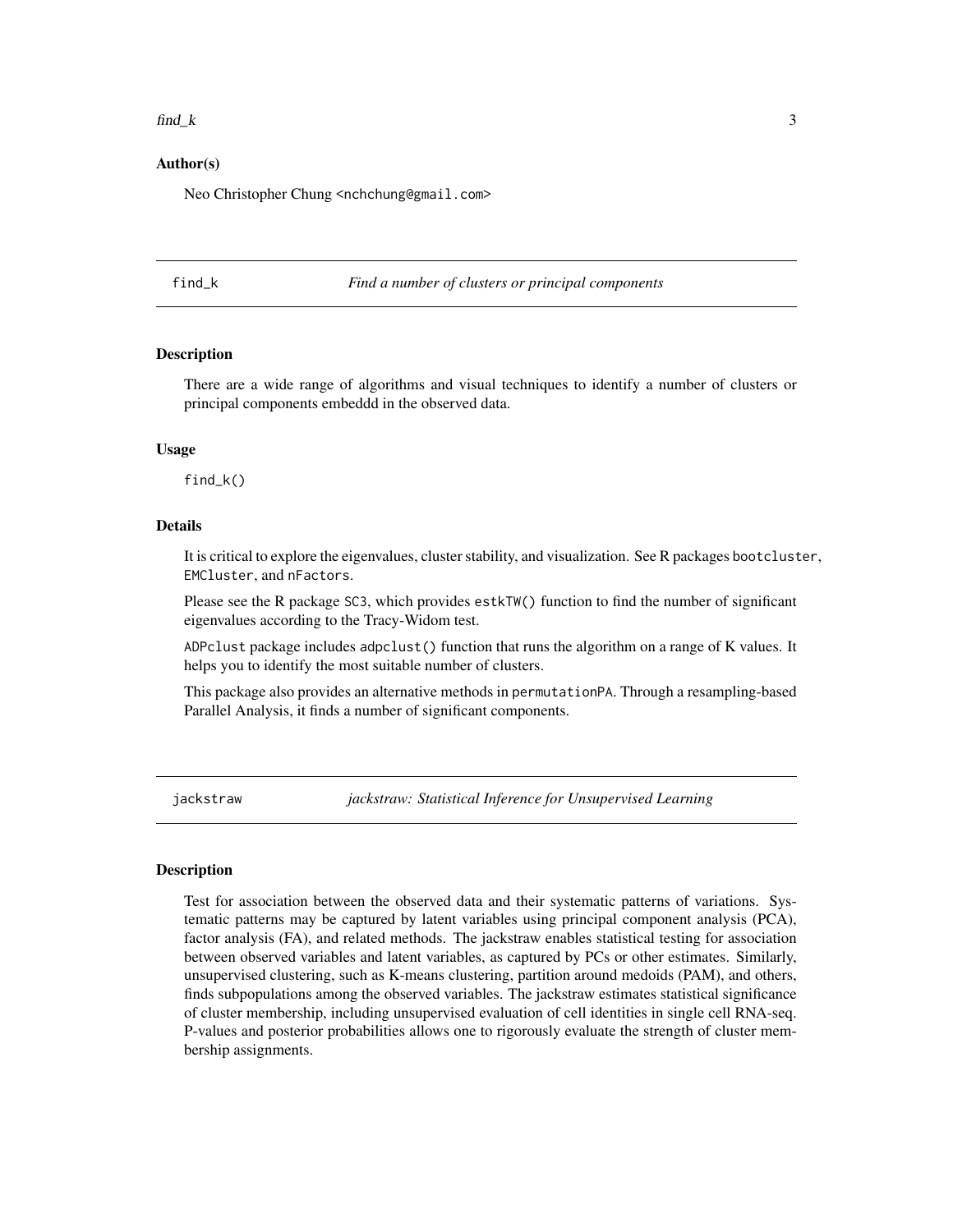#### Details

The jackstraw package provides a resampling strategy and testing scheme to estimate statistical significance of association between the observed data and their latent variables. Depending on the data type and the analysis aim, the latent variables may be estimated by principal component analysis, K-means clustering, and related algorithms. The jackstraw methods learn over-fitting characteristics inherent in this circular analysis, where the observed data are used to estimate the latent variables and to again test against the estimated latent variables.

The jackstraw tests enable us to identify the data features (i.e., variables or observations) that are driving systematic variation, in a completely unsupervised manner. Using [jackstraw\\_pca,](#page-14-1) we can find statistically significant features with regard to the top r principal components. Alternatively, [jackstraw\\_kmeans](#page-7-1) can identify the data features that are statistically significant members of the data-dependent clusters. Furthermore, this package includes more general algorithms such as [jack](#page-18-1)[straw\\_subspace](#page-18-1) for the dimension reduction techniques and [jackstraw\\_cluster](#page-3-1) for the clustering algorithms.

Overall, it computes m p-values of association between the m data features and their corresponding latent variables. From m p-values, [pip](#page-23-1) computes posterior inclusion probabilities, that are useful for feature selection and visualization.

#### Author(s)

Neo Christopher Chung <nchchung@gmail.com>

#### References

Chung and Storey (2015) Statistical significance of variables driving systematic variation in highdimensional data. Bioinformatics, 31(4): 545-554 [http://bioinformatics.oxfordjournals.](http://bioinformatics.oxfordjournals.org/content/31/4/545) [org/content/31/4/545](http://bioinformatics.oxfordjournals.org/content/31/4/545)

Chung (2018) Statistical significance for cluster membership. biorxiv, doi:10.1101/248633 [https:](https://www.biorxiv.org/content/early/2018/01/16/248633) [//www.biorxiv.org/content/early/2018/01/16/248633](https://www.biorxiv.org/content/early/2018/01/16/248633)

#### See Also

[jackstraw\\_pca](#page-14-1) [jackstraw\\_subspace](#page-18-1) [jackstraw\\_kmeans](#page-7-1) [jackstraw\\_cluster](#page-3-1)

<span id="page-3-1"></span>jackstraw\_cluster *Jackstraw for the User-Defined Clustering Algorithm*

#### **Description**

Test the cluster membership using a user-defined clustering algorithm

#### Usage

```
jackstraw_cluster(dat, k, cluster = NULL, centers = NULL,
 algorithm = function(x, centers) kmeans(x, centers, ...), s = 1,
 B = 1000, center = TRUE, noise = NULL, covariate = NULL,
 verbose = FALSE, seed = NULL, ...
```
<span id="page-3-0"></span>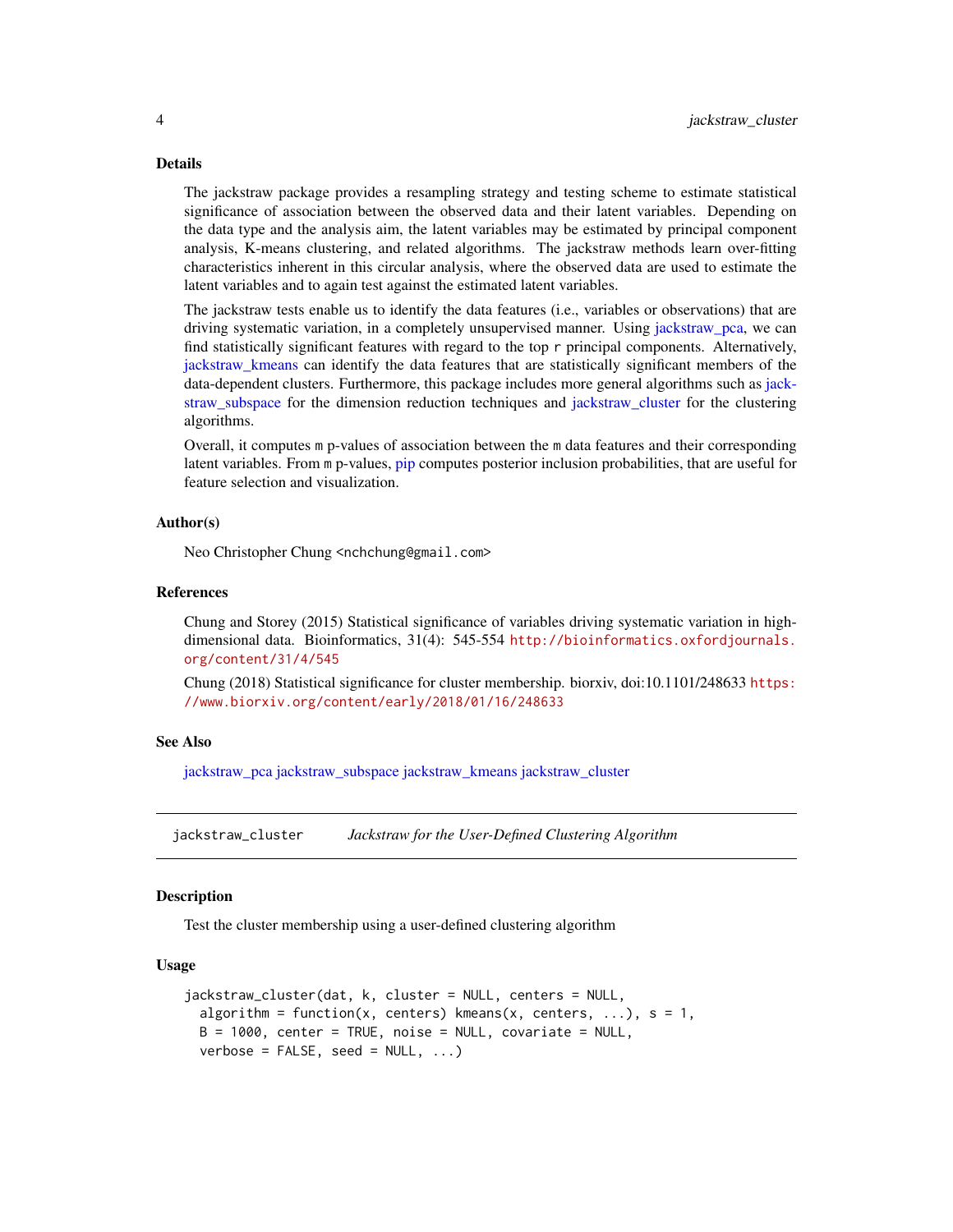#### Arguments

| dat       | a data matrix with m rows as variables and n columns as observations.                                                          |
|-----------|--------------------------------------------------------------------------------------------------------------------------------|
| k         | a number of clusters.                                                                                                          |
| cluster   | a vector of cluster assignments.                                                                                               |
| centers   | a matrix of all cluster centers.                                                                                               |
| algorithm | a clustering algorithm to use, where an output must include 'cluster' and 'cen-<br>ters'. For exact specification, see kmeans. |
| S         | a number of "synthetic" null variables. Out of m variables, s variables are inde-<br>pendently permuted.                       |
| B         | a number of resampling iterations.                                                                                             |
| center    | a logical specifying to center the rows. By default, TRUE.                                                                     |
| noise     | specify a parametric distribution to generate a noise term. If NULL, a non-<br>parametric jackstraw test is performed.         |
| covariate | a model matrix of covariates with n observations. Must include an intercept in<br>the first column.                            |
| verbose   | a logical specifying to print the computational progress. By default, FALSE.                                                   |
| seed      | a seed for the random number generator.                                                                                        |
| .         | optional arguments to control the clustering algorithm.                                                                        |

# Details

The clustering algorithms assign m rows into K clusters. This function enable statistical evaluation if the cluster membership is correctly assigned. Each of m p-values refers to the statistical test of that row with regard to its assigned cluster. Its resampling strategy accounts for the over-fitting characteristics due to direct computation of clusters from the observed data and protects against an anti-conservative bias.

The user is expected to explore the data with a given clustering algorithm and determine the number of clusters k. Furthermore, provide cluster and centers as given by applying algorithm onto dat. The rows of centers correspond to k clusters, as well as available levels in cluster. This function allows you to specify a parametric distribution of a noise term. It is an experimental feature.

#### Value

jackstraw\_cluster returns a list consisting of

| F.obs  | m observed F statistics between variables and cluster centers.                              |
|--------|---------------------------------------------------------------------------------------------|
| F.null | F null statistics between null variables and cluster centers, from the jackstraw<br>method. |
| p.F    | m p-values of membership.                                                                   |

# Author(s)

Neo Christopher Chung <nchchung@gmail.com>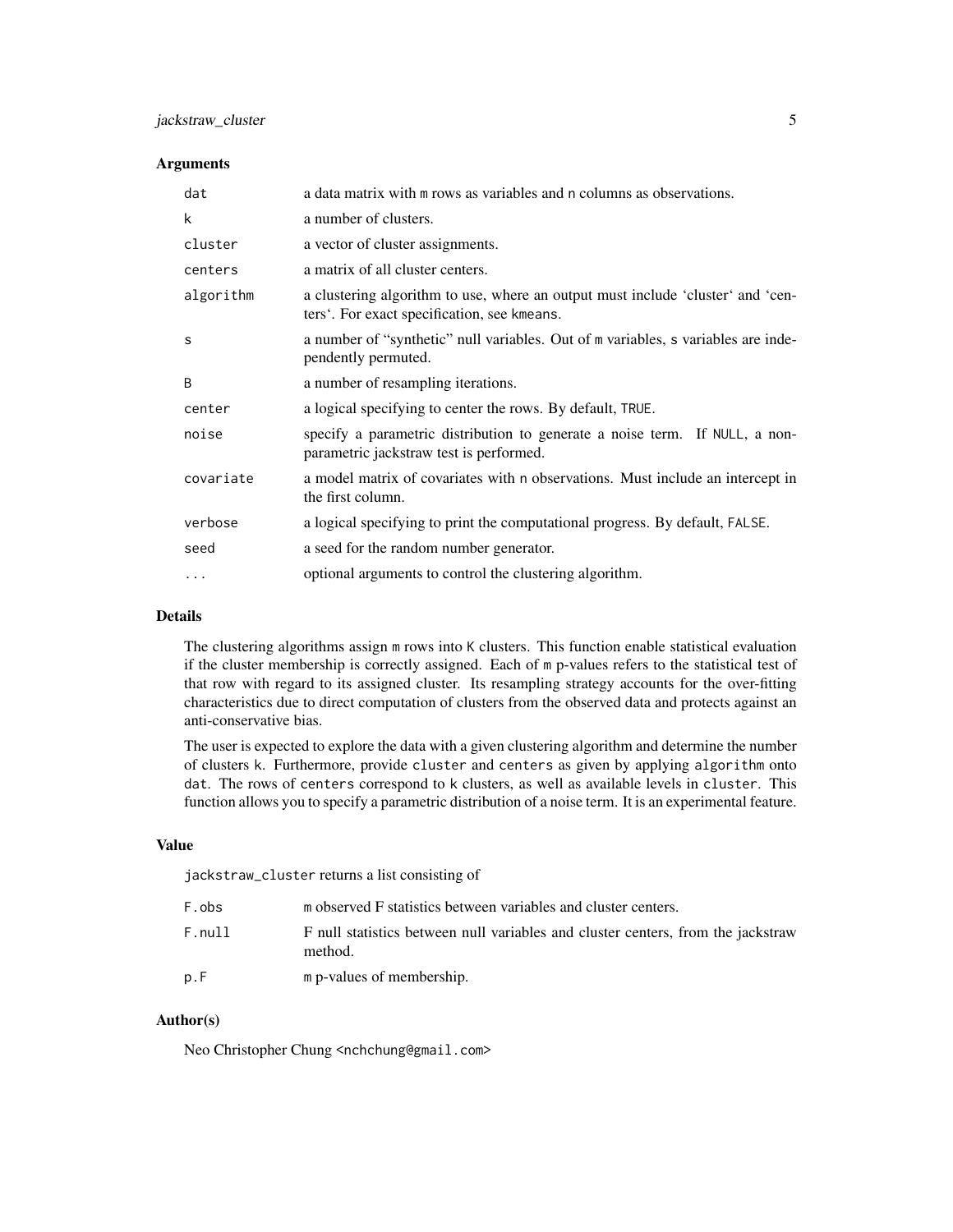#### <span id="page-5-0"></span>References

Chung (2018) Statistical significance for cluster membership. biorxiv, doi:10.1101/248633 [https:](https://www.biorxiv.org/content/early/2018/01/16/248633) [//www.biorxiv.org/content/early/2018/01/16/248633](https://www.biorxiv.org/content/early/2018/01/16/248633)

| jackstraw_irlba | Non-Parametric Jackstraw for Principal Component Analysis (PCA)        |
|-----------------|------------------------------------------------------------------------|
|                 | using the augmented implicitly restarted Lanczos bidiagonalization al- |
|                 | gorithm (IRLBA)                                                        |

#### Description

Test association between the observed variables and their latent variables captured by principal components (PCs). PCs are computed using the augmented implicitly restarted Lanczos bidiagonalization algorithm (IRLBA; see irlba).

#### Usage

```
jackstraw\_irlba(data, r1 = NULL, r = NULL, s = NULL, B = NULL,covariate = NULL, verbose = TRUE, seed = NULL, ...)
```
#### Arguments

| dat       | a data matrix with m rows as variables and n columns as observations.                                                       |
|-----------|-----------------------------------------------------------------------------------------------------------------------------|
| r1        | a numeric vector of principal components of interest. Choose a subset of r<br>significant PCs to be used.                   |
| r         | a number (a positive integer) of significant principal components. See permuta-<br>tionPA and other methods.                |
| S         | a number (a positive integer) of "synthetic" null variables. Out of m variables, s<br>variables are independently permuted. |
| B         | a number (a positive integer) of resampling iterations. There will be a total of<br>s*B null statistics.                    |
| covariate | a data matrix of covariates with corresponding n observations (do not include an<br>intercept term).                        |
| verbose   | a logical specifying to print the computational progress.                                                                   |
| seed      | a numeric seed for the random number generator.                                                                             |
| .         | additional arguments to irlba.                                                                                              |

#### Details

This function computes m p-values of linear association between m variables and their PCs. Its resampling strategy accounts for the over-fitting characteristics due to direct computation of PCs from the observed data and protects against an anti-conservative bias.

Provide the data matrix, with m variables as rows and n observations as columns. Given that there are r significant PCs, this function tests for linear association between m varibles and their r PCs.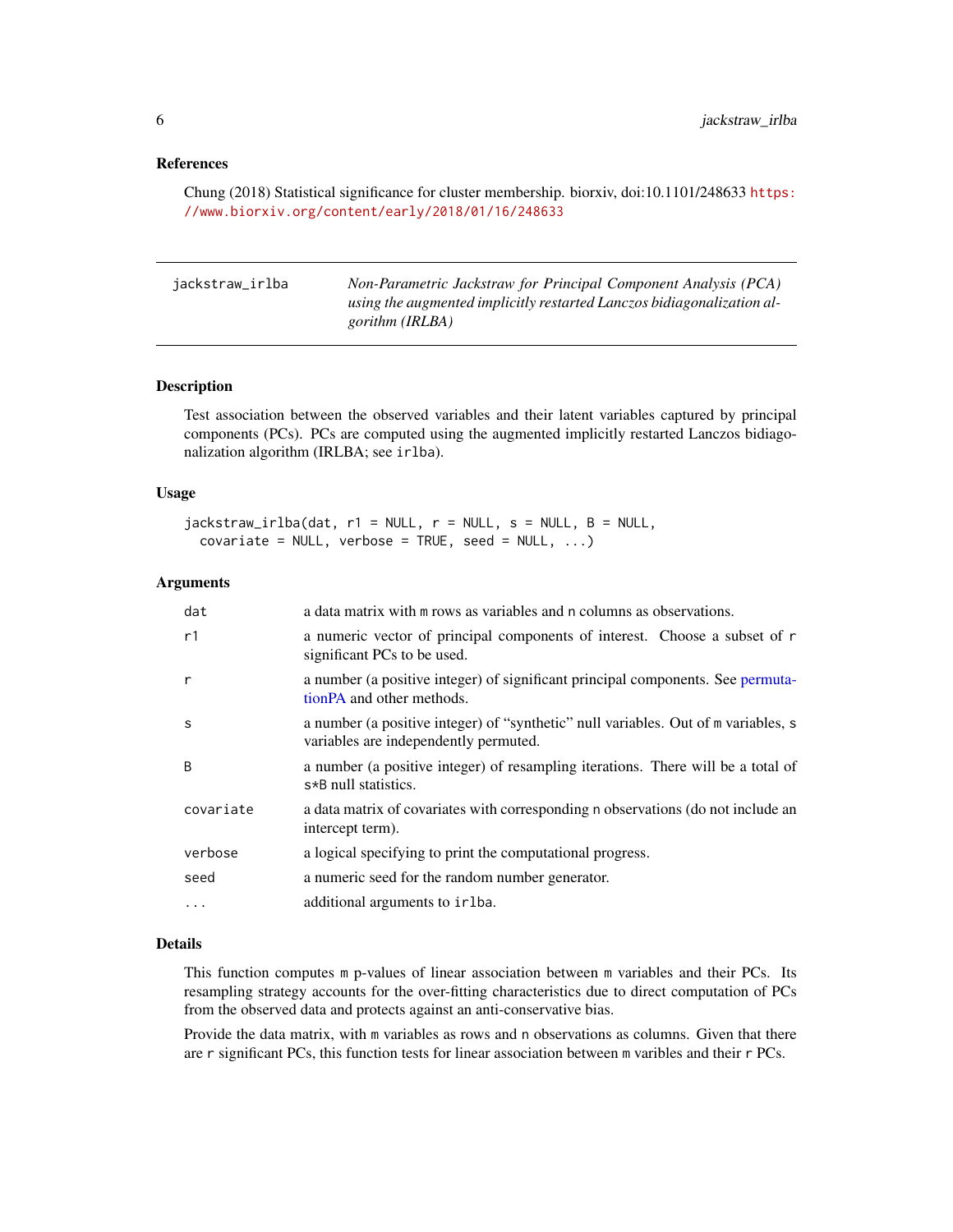# <span id="page-6-0"></span>jackstraw\_irlba 7

You could specify a subset of significant PCs that you are interested in (PC). If PC is given, then this function computes statistical significance of association between m variables and PC, while adjusting for other PCs (i.e., significant PCs that are not your interest). For example, if you want to identify variables associated with 1st and 2nd PCs, when your data contains three significant PCs, set r=3 and PC=c(1,2).

Please take a careful look at your data and use appropriate graphical and statistical criteria to determine a number of significant PCs, r. The number of significant PCs depends on the data structure and the context. In a case when you fail to specify  $r$ , it will be estimated from a permutation test (Buja and Eyuboglu, 1992) using a function [permutationPA.](#page-22-1)

If s is not supplied, s is set to about  $10\%$  of m variables. If B is not supplied, B is set to  $m*10/s$ .

#### Value

jackstraw\_irlba returns a list consisting of

| p.value   | m p-values of association tests between variables and their principal components |
|-----------|----------------------------------------------------------------------------------|
| obs.stat  | m observed F-test statistics                                                     |
| null.stat | s*B null F-test statistics                                                       |

#### Author(s)

Neo Christopher Chung <nchchung@gmail.com>

#### References

Chung and Storey (2015) Statistical significance of variables driving systematic variation in highdimensional data. Bioinformatics, 31(4): 545-554 [http://bioinformatics.oxfordjournals.](http://bioinformatics.oxfordjournals.org/content/31/4/545) [org/content/31/4/545](http://bioinformatics.oxfordjournals.org/content/31/4/545)

#### See Also

[jackstraw](#page-2-1) [jackstraw\\_subspace](#page-18-1) [permutationPA](#page-22-1)

#### Examples

```
set.seed(1234)
## simulate data from a latent variable model: Y = BL + E
B = c(\text{rep}(1, 50), \text{rep}(-1, 50), \text{rep}(0, 900))L = rnorm(20)E = matrix(rnorm(1000*20), nrow=1000)dat = B %*% t(L) + E
dat = t(scale(t(dat), center=TRUE, scale=TRUE))
## apply the jackstraw
out = jackstraw_irlba(dat, r=1)
## Use optional arguments
## For example, set s and B for a balance between speed of the algorithm and accuracy of p-values
## Not run:
```

```
## out = jackstraw_irlba(dat, r=1, s=10, B=1000, seed=5678)
```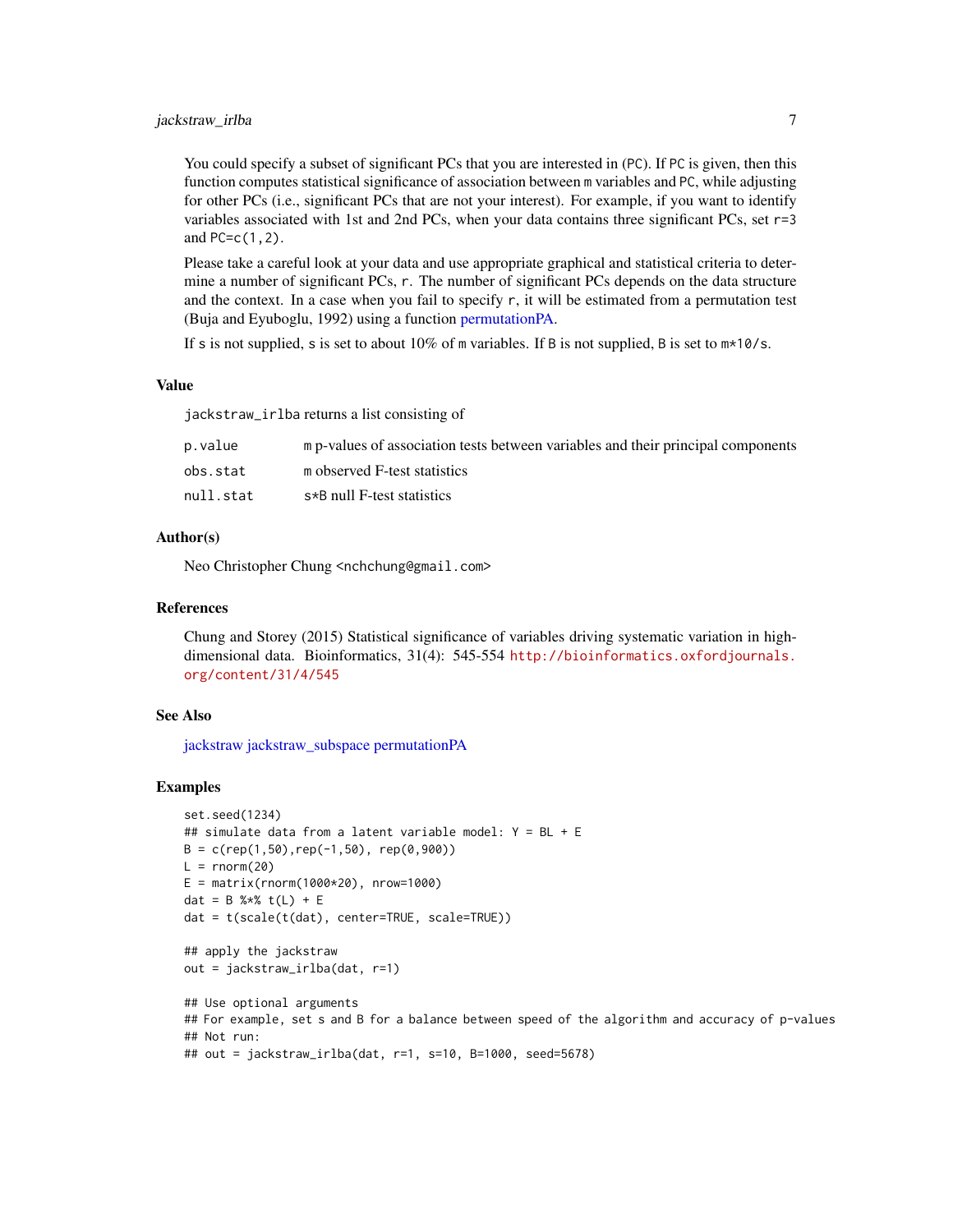<span id="page-7-0"></span>## End(Not run)

<span id="page-7-1"></span>jackstraw\_kmeans *Non-Parametric Jackstraw for K-means Clustering*

### Description

Test the cluster membership for K-means clustering

#### Usage

```
jackstraw_kmeans(dat, kmeans.dat, s = NULL, B = NULL, center = TRUE,
 covariate = NULL, verbose = FALSE, pool = TRUE, seed = NULL, ...)
```
#### Arguments

| dat          | a matrix with m rows as variables and n columns as observations.                                         |
|--------------|----------------------------------------------------------------------------------------------------------|
| kmeans.dat   | an output from applying kmeans () onto dat.                                                              |
| S            | a number of "synthetic" null variables. Out of m variables, s variables are inde-<br>pendently permuted. |
| <sub>B</sub> | a number of resampling iterations.                                                                       |
| center       | a logical specifying to center the rows. By default, TRUE.                                               |
| covariate    | a model matrix of covariates with n observations. Must include an intercept in<br>the first column.      |
| verbose      | a logical specifying to print the computational progress. By default, FALSE.                             |
| pool         | a logical specifying to pool the null statistics across all clusters. By default,<br>TRUE.               |
| seed         | a seed for the random number generator.                                                                  |
| $\ddotsc$    | optional arguments to control the k-means clustering algorithm (refers to kmeans).                       |

## Details

K-means clustering assign m rows into K clusters. This function enable statistical evaluation if the cluster membership is correctly assigned. Each of m p-values refers to the statistical test of that row with regard to its assigned cluster. Its resampling strategy accounts for the over-fitting characteristics due to direct computation of clusters from the observed data and protects against an anti-conservative bias.

The input data (dat) must be of a class 'matrix'.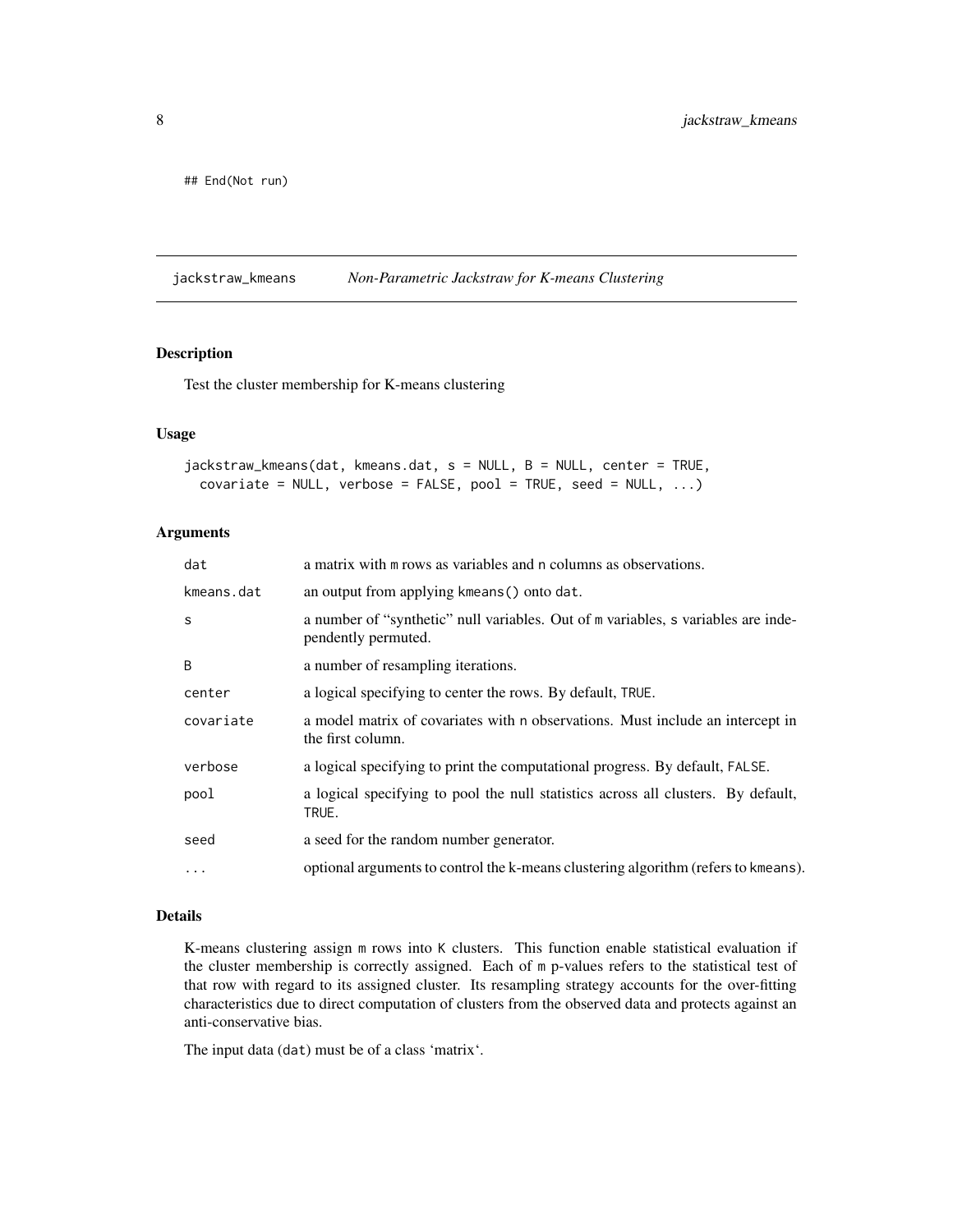# <span id="page-8-0"></span>Value

jackstraw\_kmeans returns a list consisting of

| F.obs  | m observed F statistics between variables and cluster centers.                              |
|--------|---------------------------------------------------------------------------------------------|
| F.null | F null statistics between null variables and cluster centers, from the jackstraw<br>method. |
| p.F    | m p-values of membership.                                                                   |

## Author(s)

Neo Christopher Chung <nchchung@gmail.com>

### References

Chung (2018) Statistical significance for cluster membership. biorxiv, doi:10.1101/248633 [https:](https://www.biorxiv.org/content/early/2018/01/16/248633) [//www.biorxiv.org/content/early/2018/01/16/248633](https://www.biorxiv.org/content/early/2018/01/16/248633)

# Examples

```
## Not run:
set.seed(1234)
dat = t(scale(t(Jurkat293T), center=TRUE, scale=FALSE))
kmeans.dat <- kmeans(dat, centers=2, nstart = 10, iter.max = 100)
jackstraw.out <- jackstraw_kmeans(dat, kmeans.dat)
```
## End(Not run)

jackstraw\_kmeanspp *Non-Parametric Jackstraw for K-means Clustering using RcppArmadillo*

#### Description

Test the cluster membership for K-means clustering, using K-means++ initialization

#### Usage

```
jackstraw_kmeanspp(dat, kmeans.dat, s = NULL, B = NULL,
 center = TRUE, covariate = NULL, verbose = FALSE, pool = TRUE,
 seed = NULL, ...
```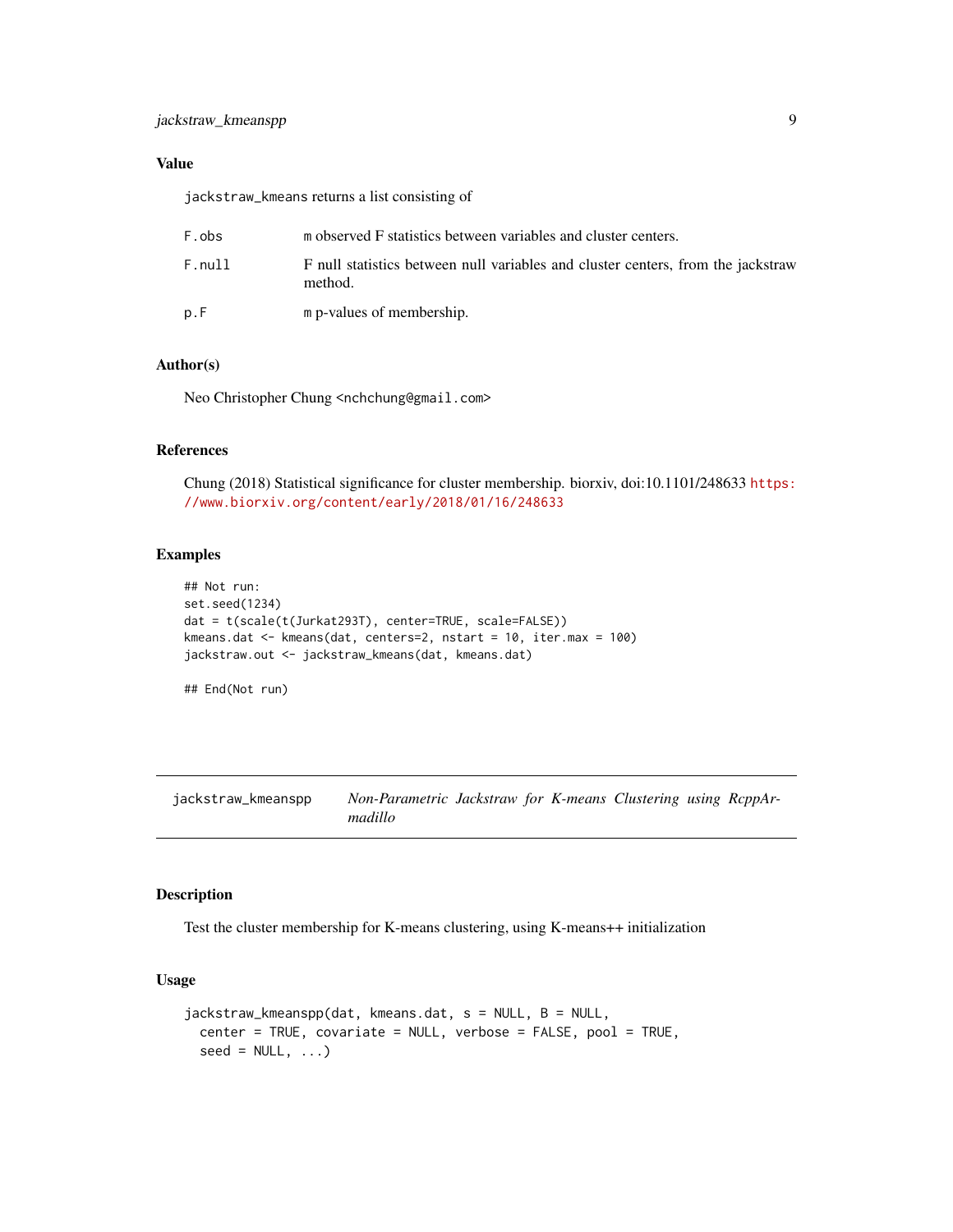#### **Arguments**

| dat        | a matrix with m rows as variables and n columns as observations.                                         |
|------------|----------------------------------------------------------------------------------------------------------|
| kmeans.dat | an output from applying ClusterR:: KMeans_rcpp onto dat.                                                 |
| S          | a number of "synthetic" null variables. Out of m variables, s variables are inde-<br>pendently permuted. |
| B          | a number of resampling iterations.                                                                       |
| center     | a logical specifying to center the rows. By default, TRUE.                                               |
| covariate  | a model matrix of covariates with n observations. Must include an intercept in<br>the first column.      |
| verbose    | a logical specifying to print the computational progress. By default, FALSE.                             |
| pool       | a logical specifying to pool the null statistics across all clusters. By default,<br>TRUE.               |
| seed       | a seed for the random number generator.                                                                  |
| $\cdots$   | optional arguments to control the k-means clustering algorithm (refers to ClusterR:: KMeans_rcpp).       |

#### Details

K-means clustering assign m rows into K clusters. This function enable statistical evaluation if the cluster membership is correctly assigned. Each of m p-values refers to the statistical test of that row with regard to its assigned cluster. Its resampling strategy accounts for the over-fitting characteristics due to direct computation of clusters from the observed data and protects against an anti-conservative bias.

Generally, it functions identical to jackstraw\_kmeans, but this uses ClusterR::KMeans\_rcpp instead of stats::kmeans. A speed improvement is gained by K-means++ initialization and RcppArmadillo. If the input data is still too large, consider using jackstraw\_MiniBatchKmeans.

The input data (dat) must be of a class 'matrix'.

#### Value

jackstraw\_kmeanspp returns a list consisting of

| F.obs  | m observed F statistics between variables and cluster centers.                              |
|--------|---------------------------------------------------------------------------------------------|
| F.nu11 | F null statistics between null variables and cluster centers, from the jackstraw<br>method. |
| p.F    | m p-values of membership.                                                                   |

### Author(s)

Neo Christopher Chung <nchchung@gmail.com>

#### References

Chung (2018) Statistical significance for cluster membership. biorxiv, doi:10.1101/248633 [https:](https://www.biorxiv.org/content/early/2018/01/16/248633) [//www.biorxiv.org/content/early/2018/01/16/248633](https://www.biorxiv.org/content/early/2018/01/16/248633)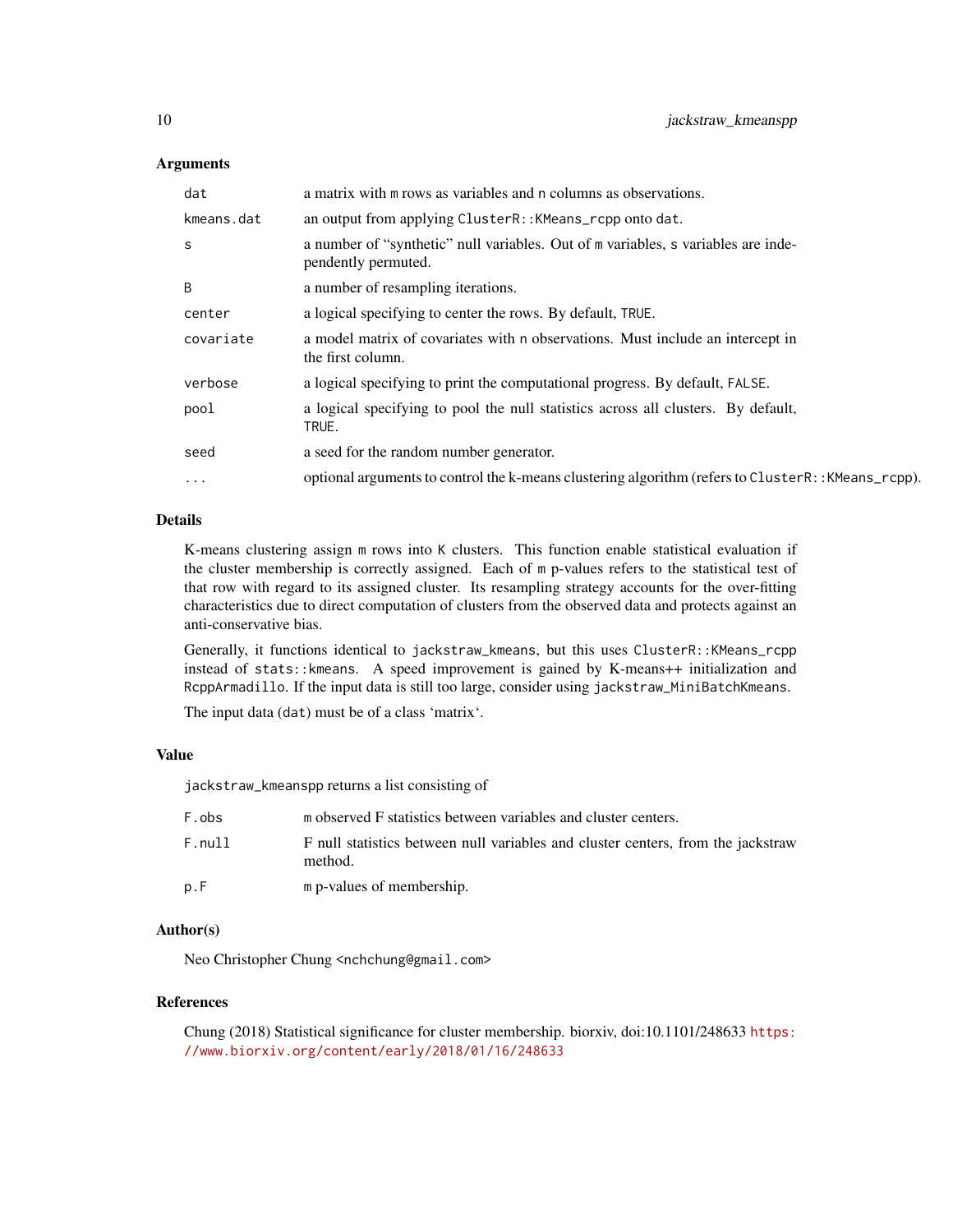# <span id="page-10-0"></span>jackstraw\_lfa 11

#### Examples

```
## Not run:
set.seed(1234)
library(ClusterR)
dat = t(scale(t(Jurkat293T), center=TRUE, scale=FALSE))
kmeans.dat <- KMeans_rcpp(dat, clusters = 10, num_init = 1,
max_iters = 100, initializer = 'kmeans++')
jackstraw.out <- jackstraw_kmeanspp(dat, kmeans.dat)
```
## End(Not run)

<span id="page-10-1"></span>jackstraw\_lfa *Non-Parametric Jackstraw for Logistic Factor Analysis*

#### Description

Test association between the observed variables and their latent variables captured by logistic factors (LFs).

#### Usage

```
jackdraw_lfa(data, FUN = function(x) 1fa(x, r)[,, drop = FALSE],
 devR = FALSE, r = NULL, r1 = NULL, s = NULL, B = NULL,covariate = NULL, verbose = TRUE, seed = NULL)
```
# Arguments

| dat        | a genotype matrix with m rows as variables and n columns as observations.                                |
|------------|----------------------------------------------------------------------------------------------------------|
| <b>FUN</b> | a function to use for LFA (by default, it uses the Ifagen package)                                       |
| devR       | use a R function to compute deviance. By default, FALSE (uses $C_{++}$ ).                                |
| r          | a number of significant LFs.                                                                             |
| r1         | a numeric vector of LFs of interest (implying you are not interested in all r LFs).                      |
| S          | a number of "synthetic" null variables. Out of m variables, s variables are inde-<br>pendently permuted. |
| B          | a number of resampling iterations. There will be a total of $s*B$ null statistics.                       |
| covariate  | a data matrix of covariates with corresponding n observations (do not include an<br>intercept term).     |
| verbose    | a logical specifying to print the computational progress.                                                |
| seed       | a seed for the random number generator.                                                                  |

#### Details

This function uses logistic factor analysis (LFA) from Wei et al. (2014). Particularly, a deviation dev in logistic regression (the full model with r LFs vs. the intercept-only model) is used to assess association.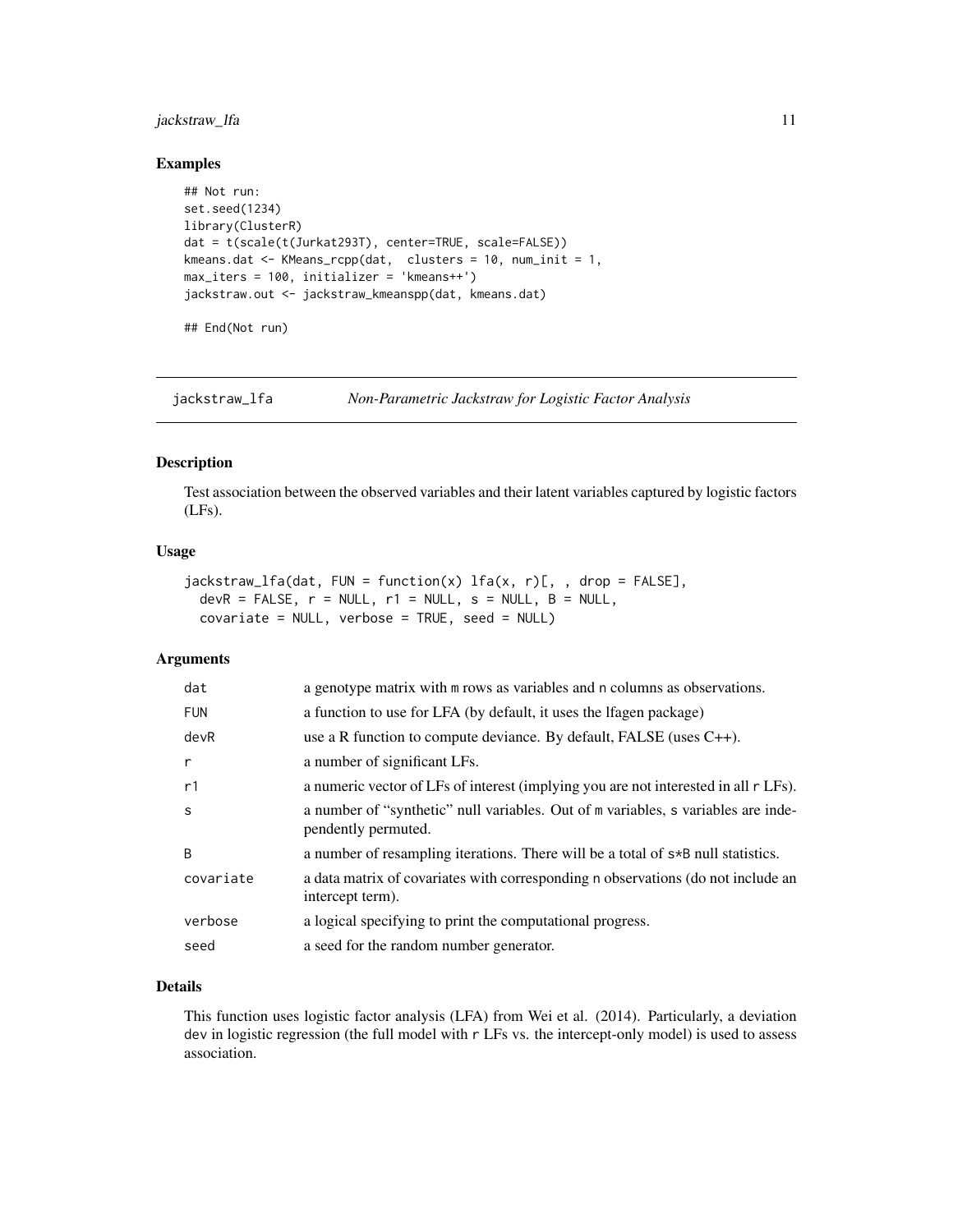<span id="page-11-0"></span>jackstraw\_lfa returns a list consisting of

| p.value   | m p-values of association tests between variables and their LFs |
|-----------|-----------------------------------------------------------------|
| obs.stat  | m observed devs                                                 |
| null.stat | $s*B$ null devs                                                 |

# Author(s)

Neo Christopher Chung <nchchung@gmail.com>

#### See Also

[jackstraw\\_pca](#page-14-1) [jackstraw](#page-2-1) [jackstraw\\_subspace](#page-18-1)

# Examples

```
set.seed(1234)
## Not run:
## simulate genotype data from a logistic factor model: drawing rbinom from logit(BL)
m=5000; n=100; pi0=.9
m0 = round(m*pi0)
m1 = m-round(m * pi0)
B = matrix(0, nrow=m, ncol=1)B[1:m1, ] = matrix(runif(m1*n, min=-.5, max=.5), nrow=m1, ncol=1)L = matrix(rnorm(n), nrow=1, ncol=n)BL = B % * % Lprob = exp(BL)/(1+exp(BL))dat = matrix(rbinom(m*n, 2, as.numeric(prob)), m, n)
## apply the jackstraw_lfa
out = jackstraw_lfa(dat, 2)
## apply the jackstraw_lfa using self-contained R functions
out = jackstraw_lfa(dat, FUN = function(x) lfa.corpcor(x, 2)[, , drop = FALSE], r = 2, devR = TRUE)
## End(Not run)
```
jackstraw\_MiniBatchKmeans

*Non-Parametric Jackstraw for Mini Batch K-means Clustering*

# Description

Test the cluster membership for K-means clustering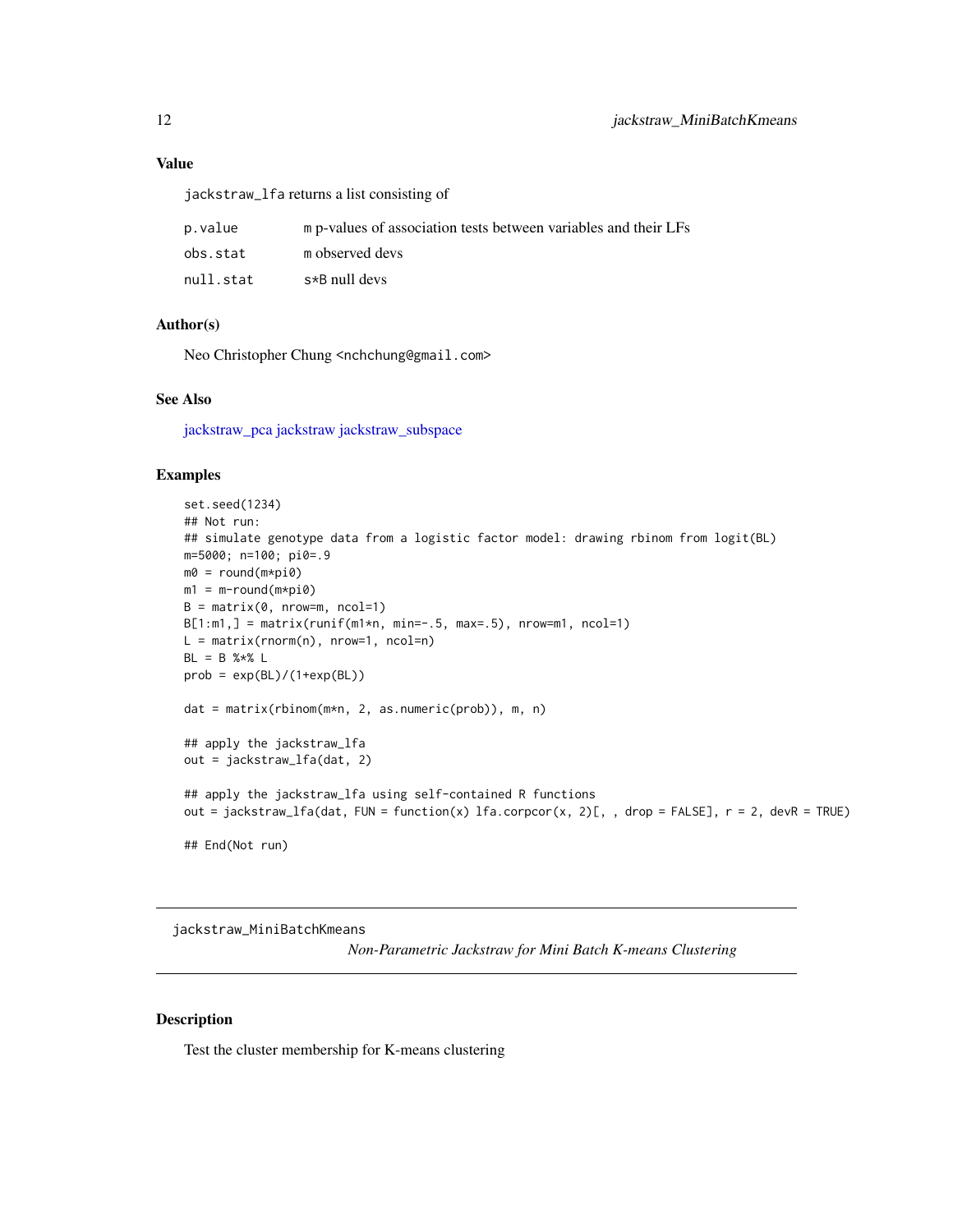#### Usage

```
jackstraw_MiniBatchKmeans(dat, MiniBatchKmeans.output = NULL, s = NULL,
 B = NULL, center = TRUE, covariate = NULL, verbose = FALSE,
 seed = NULL, batch_size = floor(nrow(dat)/100),
 initializer = "kmeans++", pool = TRUE, ...)
```
# Arguments

| dat<br>MiniBatchKmeans.output | a data matrix with m rows as variables and n columns as observations.                                                                                             |
|-------------------------------|-------------------------------------------------------------------------------------------------------------------------------------------------------------------|
|                               | an output from applying ClusterR::MiniBatchKmeans() onto dat. This pro-<br>vides more controls over the algorithm and subsequently the initial centroids<br>used. |
| S                             | a number of "synthetic" null variables. Out of m variables, s variables are inde-<br>pendently permuted.                                                          |
| <sub>B</sub>                  | a number of resampling iterations.                                                                                                                                |
| center                        | a logical specifying to center the rows. By default, TRUE.                                                                                                        |
| covariate                     | a model matrix of covariates with n observations. Must include an intercept in<br>the first column.                                                               |
| verbose                       | a logical specifying to print the computational progress. By default, FALSE.                                                                                      |
| seed                          | a seed for the random number generator.                                                                                                                           |
| batch_size                    | the size of the mini batches.                                                                                                                                     |
| initializer                   | the method of initialization. By default, kmeans++.                                                                                                               |
| pool                          | a logical specifying to pool the null statistics across all clusters. By default,<br>TRUE.                                                                        |
| $\ddotsc$                     | optional arguments to control the Mini Batch K-means clustering algorithm<br>(refers to ClusterR::MiniBatchKmeans).                                               |

# Details

K-means clustering assign m rows into K clusters. This function enable statistical evaluation if the cluster membership is correctly assigned. Each of m p-values refers to the statistical test of that row with regard to its assigned cluster. Its resampling strategy accounts for the over-fitting characteristics due to direct computation of clusters from the observed data and protects against an anti-conservative bias.

# Value

jackstraw\_MiniBatchKmeans returns a list consisting of

| F.obs  | m observed F statistics between variables and cluster centers.                              |
|--------|---------------------------------------------------------------------------------------------|
| F.nu11 | F null statistics between null variables and cluster centers, from the jackstraw<br>method. |
| p.F    | m p-values of membership.                                                                   |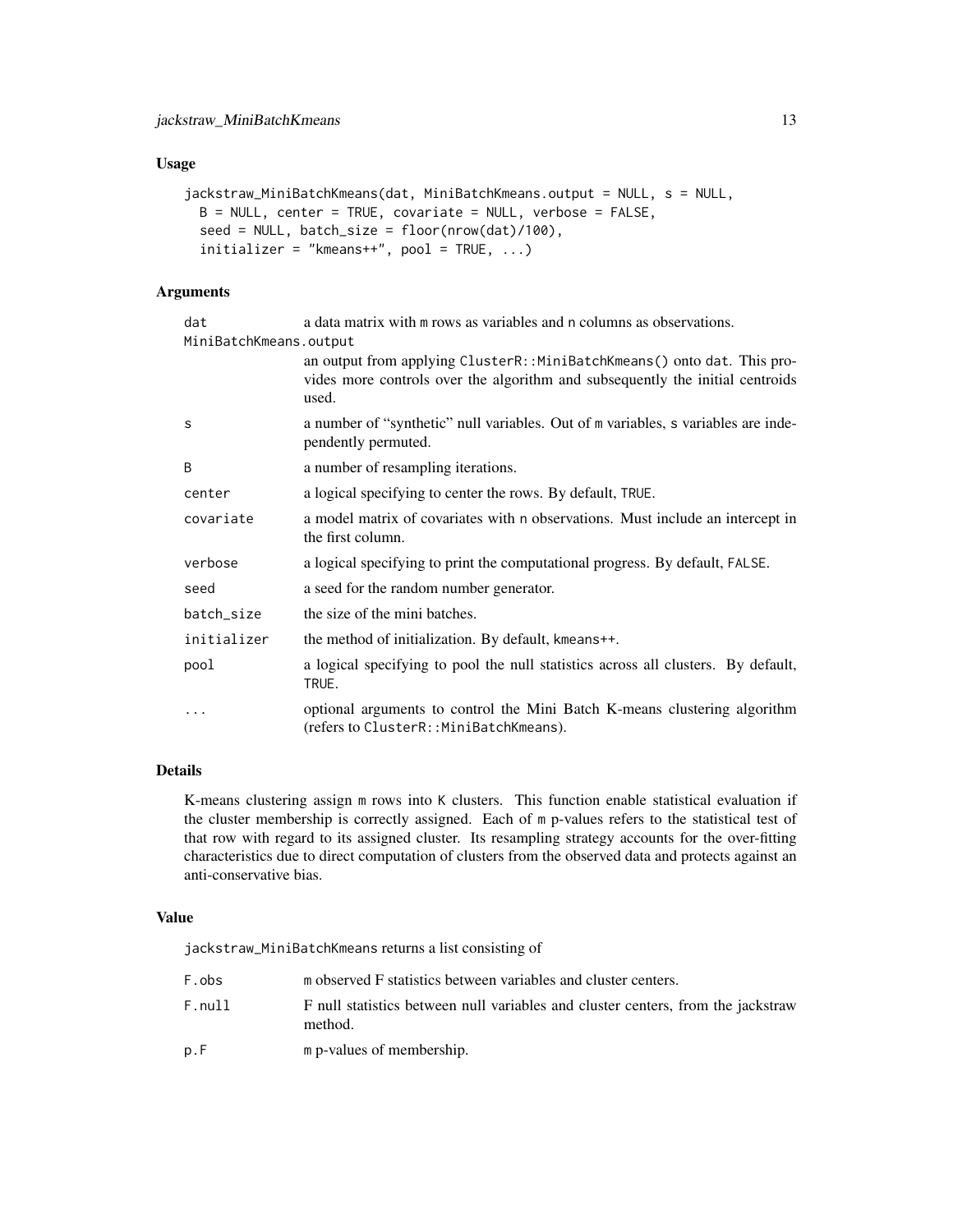#### Author(s)

Neo Christopher Chung <nchchung@gmail.com>

#### References

Chung (2018) Statistical significance for cluster membership. biorxiv, doi:10.1101/248633 [https:](https://www.biorxiv.org/content/early/2018/01/16/248633) [//www.biorxiv.org/content/early/2018/01/16/248633](https://www.biorxiv.org/content/early/2018/01/16/248633)

#### Examples

```
## Not run:
library(ClusterR)
set.seed(1234)
dat = t(scale(t(Jurkat293T), center=TRUE, scale=FALSE))
MiniBatchKmeans.output <- MiniBatchKmeans(data=dat, clusters = 2, batch_size = 300,
initializer = "kmeans++")
jackstraw.output <- jackstraw_MiniBatchKmeans(dat,
MiniBatchKmeans.output = MiniBatchKmeans.output)
```
## End(Not run)

jackstraw\_pam *Non-Parametric Jackstraw for Partitioning Around Medoids (PAM)*

#### Description

Test the cluster membership for Partitioning Around Medoids (PAM)

#### Usage

```
jackstraw_pam(dat, pam.dat, s = NULL, B = NULL, center = TRUE,
 covariate = NULL, verbose = FALSE, pool = TRUE, seed = NULL, ...)
```
#### Arguments

| dat       | a matrix with m rows as variables and n columns as observations.                                         |
|-----------|----------------------------------------------------------------------------------------------------------|
| pam.dat   | an output from applying cluster:: $pam()$ on dat.                                                        |
| S         | a number of "synthetic" null variables. Out of m variables, s variables are inde-<br>pendently permuted. |
| B         | a number of resampling iterations.                                                                       |
| center    | a logical specifying to center the rows. By default, TRUE.                                               |
| covariate | a model matrix of covariates with n observations. Must include an intercept in<br>the first column.      |
| verbose   | a logical specifying to print the computational progress. By default, FALSE.                             |
| pool      | a logical specifying to pool the null statistics across all clusters. By default,<br>TRUE.               |
| seed      | a seed for the random number generator.                                                                  |
| .         | optional arguments to control the k-means clustering algorithm (refers to kmeans).                       |

<span id="page-13-0"></span>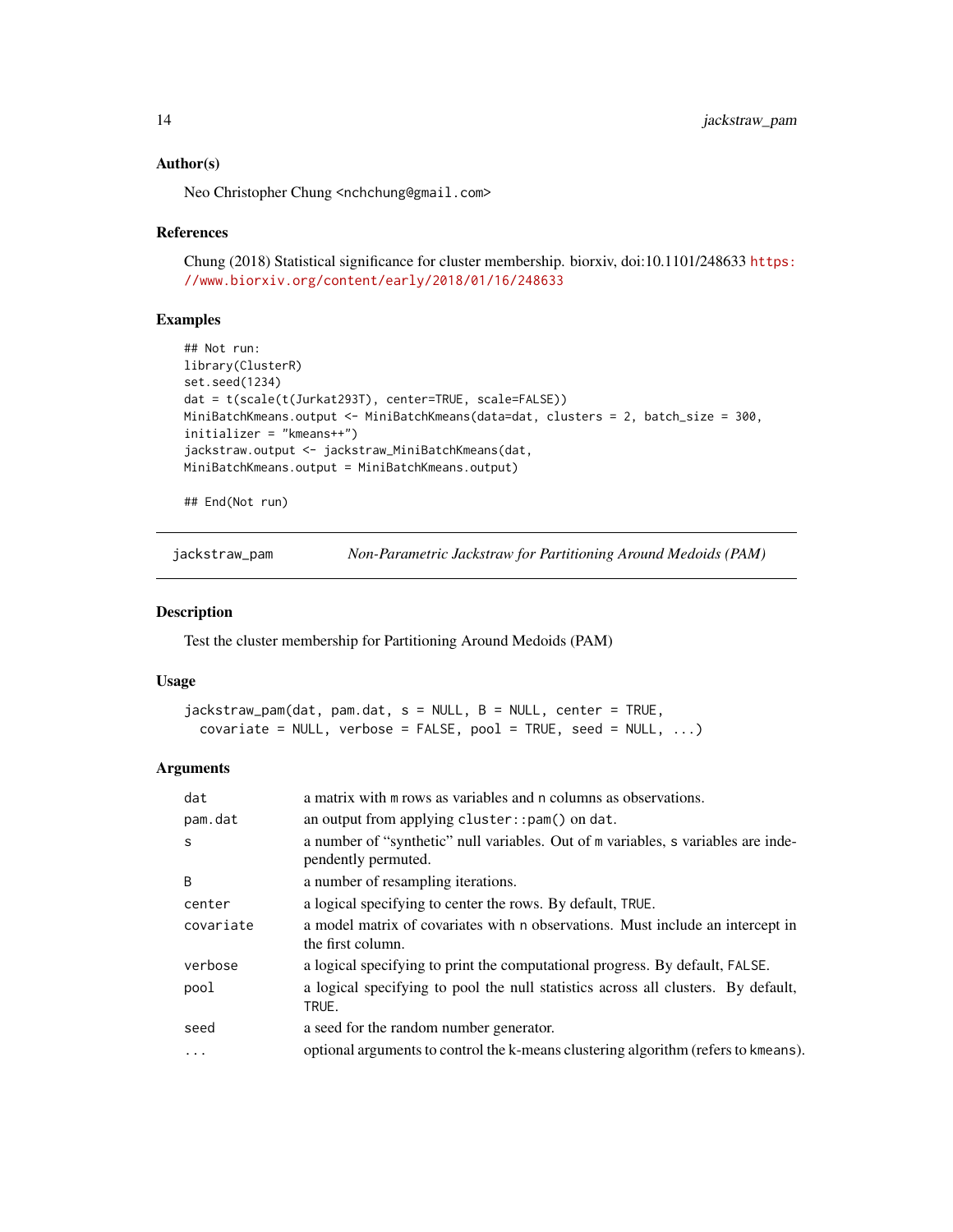#### <span id="page-14-0"></span>jackstraw\_pca 15

## Details

PAM assigns m rows into K clusters. This function enable statistical evaluation if the cluster membership is correctly assigned. Each of m p-values refers to the statistical test of that row with regard to its assigned cluster. Its resampling strategy accounts for the over-fitting characteristics due to direct computation of clusters from the observed data and protects against an anti-conservative bias.

For a large dataset, PAM could be too slow. Consider using cluster::clara and jackstraw::jackstraw\_clara.

The input data (dat) must be of a class 'matrix'.

#### Value

jackstraw\_pam returns a list consisting of

| F.obs  | m observed F statistics between variables and cluster medoids.                              |
|--------|---------------------------------------------------------------------------------------------|
| F.null | F null statistics between null variables and cluster medoids, from the jackstraw<br>method. |
| p.F    | m p-values of membership.                                                                   |

#### Author(s)

Neo Christopher Chung <nchchung@gmail.com>

#### References

Chung (2018) Statistical significance for cluster membership. biorxiv, doi:10.1101/248633 [https:](https://www.biorxiv.org/content/early/2018/01/16/248633) [//www.biorxiv.org/content/early/2018/01/16/248633](https://www.biorxiv.org/content/early/2018/01/16/248633)

#### Examples

```
## Not run:
library(cluster)
set.seed(1234)
dat = t(scale(t(Jurkat293T), center=TRUE, scale=FALSE))
pam.dat <- pam(dat, k=2)
jackstraw.out <- jackstraw_pam(dat, pam.dat = pam.dat)
## End(Not run)
```
<span id="page-14-1"></span>jackstraw\_pca *Non-Parametric Jackstraw for Principal Component Analysis (PCA)*

# Description

Test association between the observed variables and their latent variables captured by principal components (PCs).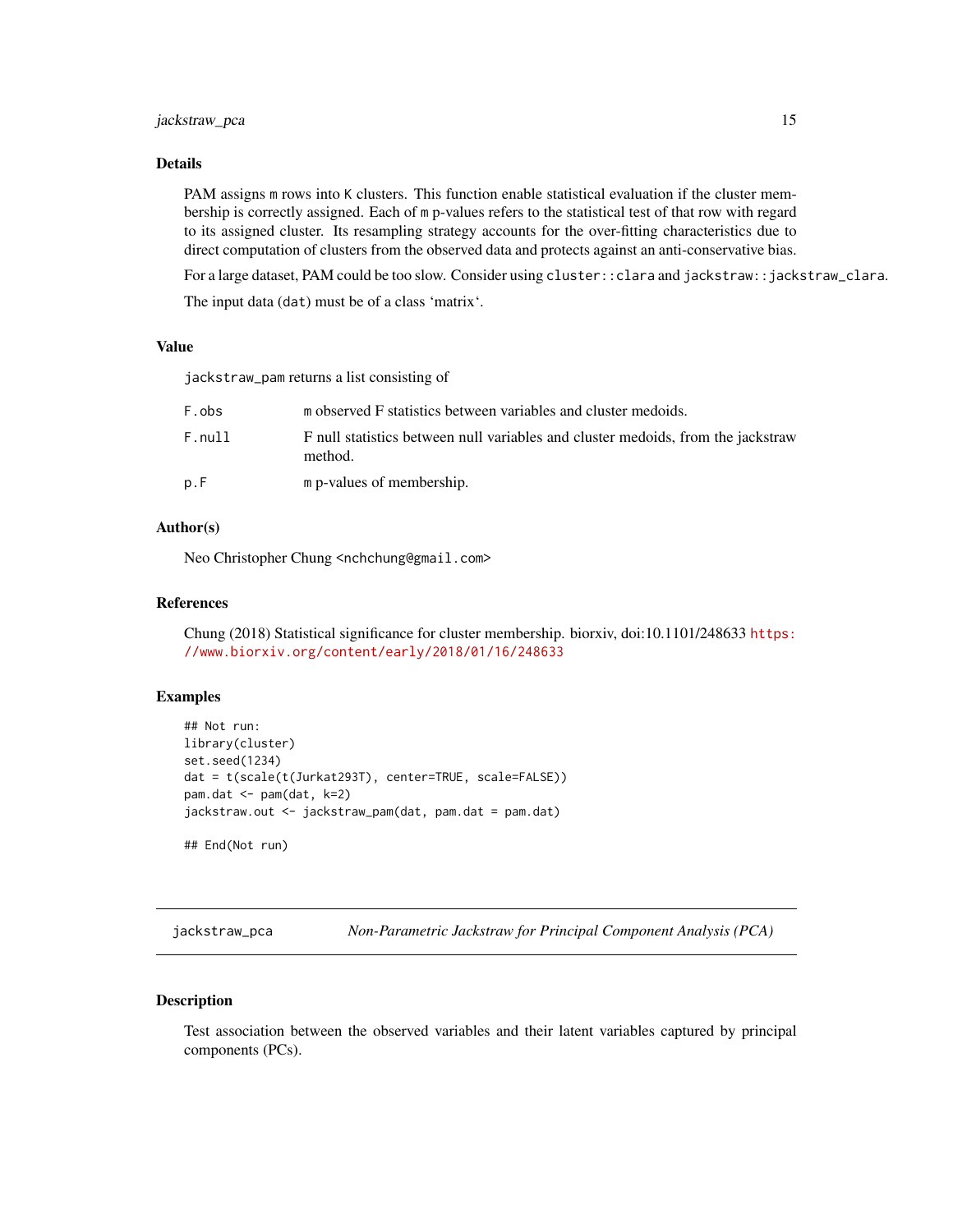#### <span id="page-15-0"></span>Usage

```
jackstraw_pca(data, r1 = NULL, r = NULL, s = NULL, B = NULL,covariate = NULL, verbose = TRUE, seed = NULL)
```
#### Arguments

| dat          | a data matrix with m rows as variables and n columns as observations.                                                       |
|--------------|-----------------------------------------------------------------------------------------------------------------------------|
| r1           | a numeric vector of principal components of interest. Choose a subset of r<br>significant PCs to be used.                   |
| r            | a number (a positive integer) of significant principal components. See permuta-<br>tion PA and other methods.               |
| S            | a number (a positive integer) of "synthetic" null variables. Out of m variables, s<br>variables are independently permuted. |
| <sub>B</sub> | a number (a positive integer) of resampling iterations. There will be a total of<br>s*B null statistics.                    |
| covariate    | a data matrix of covariates with corresponding n observations (do not include an<br>intercept term).                        |
| verbose      | a logical specifying to print the computational progress.                                                                   |
| seed         | a numeric seed for the random number generator.                                                                             |

#### Details

This function computes m p-values of linear association between m variables and their PCs. Its resampling strategy accounts for the over-fitting characteristics due to direct computation of PCs from the observed data and protects against an anti-conservative bias.

Provide the data matrix, with m variables as rows and n observations as columns. Given that there are r significant PCs, this function tests for linear association between m varibles and their r PCs.

You could specify a subset of significant PCs that you are interested in (PC). If PC is given, then this function computes statistical significance of association between m variables and PC, while adjusting for other PCs (i.e., significant PCs that are not your interest). For example, if you want to identify variables associated with 1st and 2nd PCs, when your data contains three significant PCs, set r=3 and PC=c(1,2).

Please take a careful look at your data and use appropriate graphical and statistical criteria to determine a number of significant PCs, r. The number of significant PCs depends on the data structure and the context. In a case when you fail to specify  $r$ , it will be estimated from a permutation test (Buja and Eyuboglu, 1992) using a function [permutationPA.](#page-22-1)

If s is not supplied, s is set to about  $10\%$  of m variables. If B is not supplied, B is set to  $m*10/s$ .

#### Value

jackstraw\_pca returns a list consisting of

| p.value   | m p-values of association tests between variables and their principal components |
|-----------|----------------------------------------------------------------------------------|
| obs.stat  | m observed F-test statistics                                                     |
| null.stat | s*B null F-test statistics                                                       |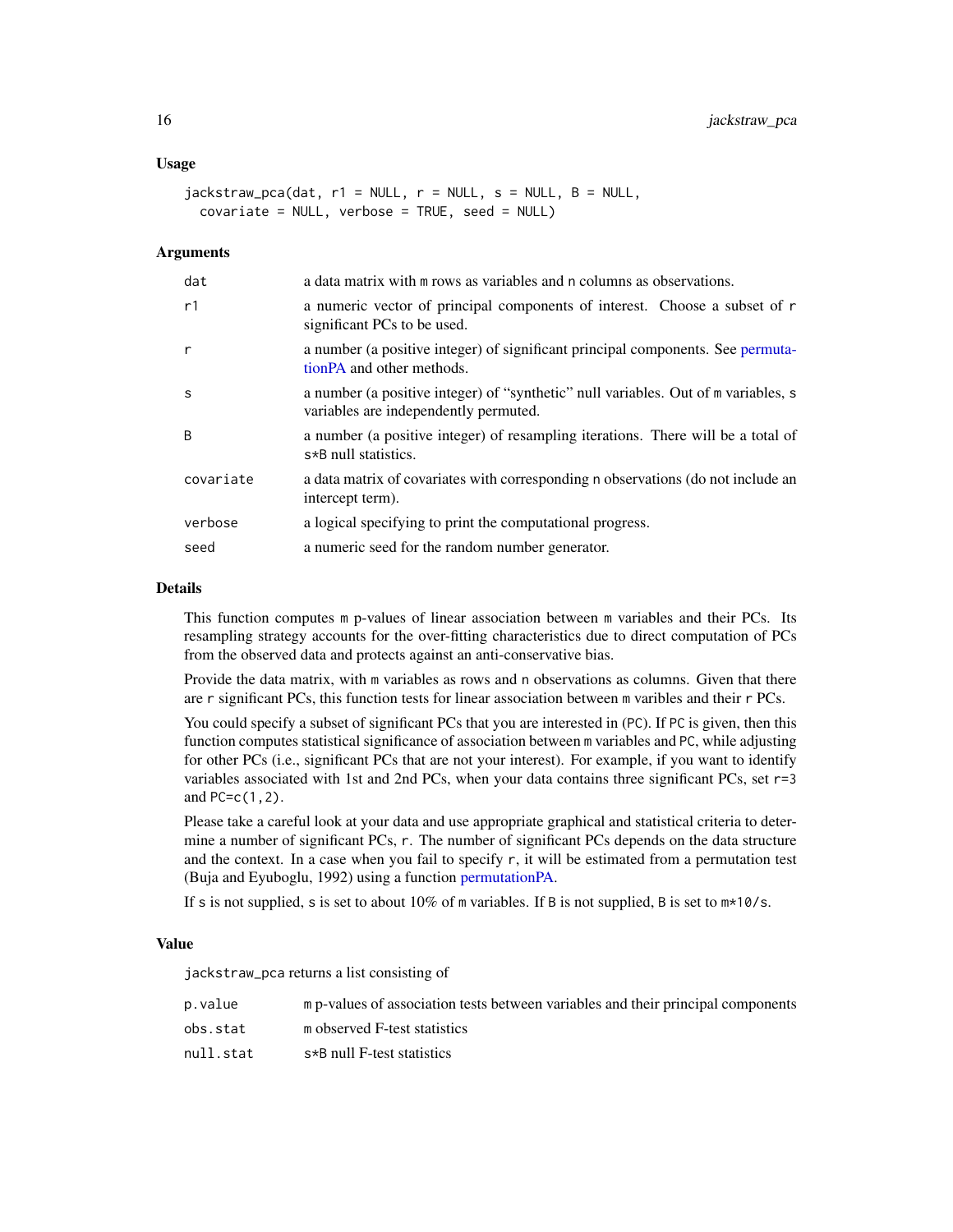# <span id="page-16-0"></span>jackstraw\_rpca 17

#### Author(s)

Neo Christopher Chung <nchchung@gmail.com>

# References

Chung and Storey (2015) Statistical significance of variables driving systematic variation in highdimensional data. Bioinformatics, 31(4): 545-554 [http://bioinformatics.oxfordjournals.](http://bioinformatics.oxfordjournals.org/content/31/4/545) [org/content/31/4/545](http://bioinformatics.oxfordjournals.org/content/31/4/545)

#### See Also

[jackstraw](#page-2-1) [jackstraw\\_subspace](#page-18-1) [permutationPA](#page-22-1)

#### Examples

```
## Not run:
set.seed(1234)
## simulate data from a latent variable model: Y = BL + E
B = c(\text{rep}(1, 50), \text{rep}(-1, 50), \text{rep}(0, 900))L = rnorm(20)E = matrix(rnorm(1000*20), nrow=1000)dat = B %*% t(L) + E
dat = t(scale(t(dat), center=TRUE, scale=TRUE))
## apply the jackstraw
out = jackstraw_pca(dat, r=1)
## Use optional arguments
## For example, set s and B for a balance between speed of the algorithm and accuracy of p-values
## out = jackstraw_pca(dat, r=1, s=10, B=1000, seed=5678)
```

```
## End(Not run)
```
jackstraw\_rpca *Non-Parametric Jackstraw for Principal Component Analysis (PCA) using Randomized Singular Value Decomposition*

#### Description

Test association between the observed variables and their latent variables captured by principal components (PCs). PCs are computed by randomized Singular Value Decomposition (see rsvd).

#### Usage

```
jackstraw_rpca(data, r1 = NULL, r = NULL, s = NULL, B = NULL,covariate = NULL, verbose = TRUE, seed = NULL, ...)
```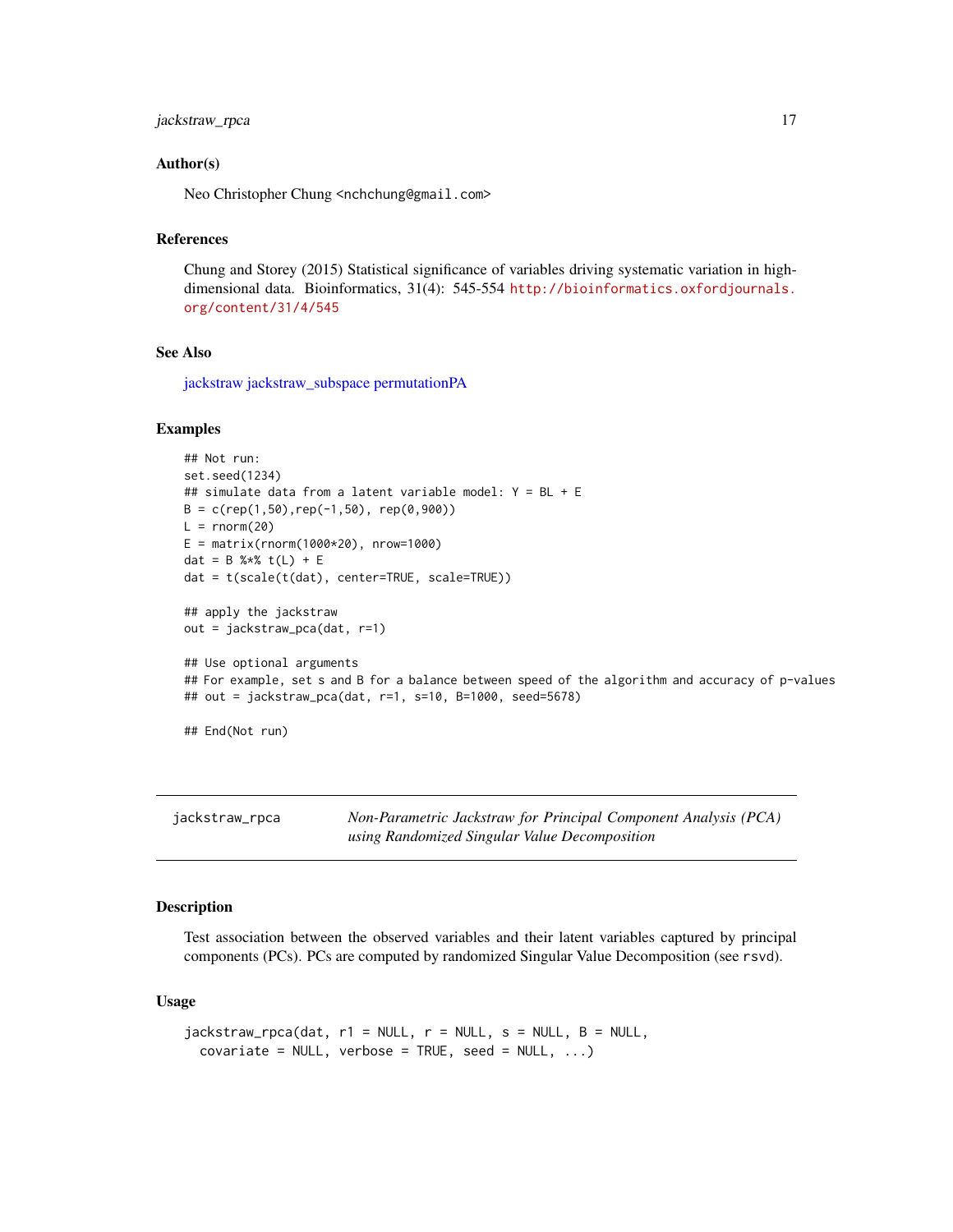#### Arguments

| dat       | a data matrix with m rows as variables and n columns as observations.                                                       |
|-----------|-----------------------------------------------------------------------------------------------------------------------------|
| r1        | a numeric vector of principal components of interest. Choose a subset of r<br>significant PCs to be used.                   |
| r         | a number (a positive integer) of significant principal components. See permuta-<br>tion PA and other methods.               |
| S         | a number (a positive integer) of "synthetic" null variables. Out of m variables, s<br>variables are independently permuted. |
| B         | a number (a positive integer) of resampling iterations. There will be a total of<br>s*B null statistics.                    |
| covariate | a data matrix of covariates with corresponding n observations (do not include an<br>intercept term).                        |
| verbose   | a logical specifying to print the computational progress.                                                                   |
| seed      | a numeric seed for the random number generator.                                                                             |
| .         | additional arguments to rpca.                                                                                               |

#### Details

This function computes m p-values of linear association between m variables and their PCs. Its resampling strategy accounts for the over-fitting characteristics due to direct computation of PCs from the observed data and protects against an anti-conservative bias.

Provide the data matrix, with m variables as rows and n observations as columns. Given that there are r significant PCs, this function tests for linear association between m varibles and their r PCs.

You could specify a subset of significant PCs that you are interested in (PC). If PC is given, then this function computes statistical significance of association between m variables and PC, while adjusting for other PCs (i.e., significant PCs that are not your interest). For example, if you want to identify variables associated with 1st and 2nd PCs, when your data contains three significant PCs, set r=3 and PC=c(1,2).

Please take a careful look at your data and use appropriate graphical and statistical criteria to determine a number of significant PCs, r. The number of significant PCs depends on the data structure and the context. In a case when you fail to specify r, it will be estimated from a permutation test (Buja and Eyuboglu, 1992) using a function [permutationPA.](#page-22-1)

If s is not supplied, s is set to about  $10\%$  of m variables. If B is not supplied, B is set to  $m*10/s$ .

#### Value

jackstraw\_rpca returns a list consisting of

| p.value   | m p-values of association tests between variables and their principal components |
|-----------|----------------------------------------------------------------------------------|
| obs.stat  | m observed F-test statistics                                                     |
| null.stat | s*B null F-test statistics                                                       |

#### Author(s)

Neo Christopher Chung <nchchung@gmail.com>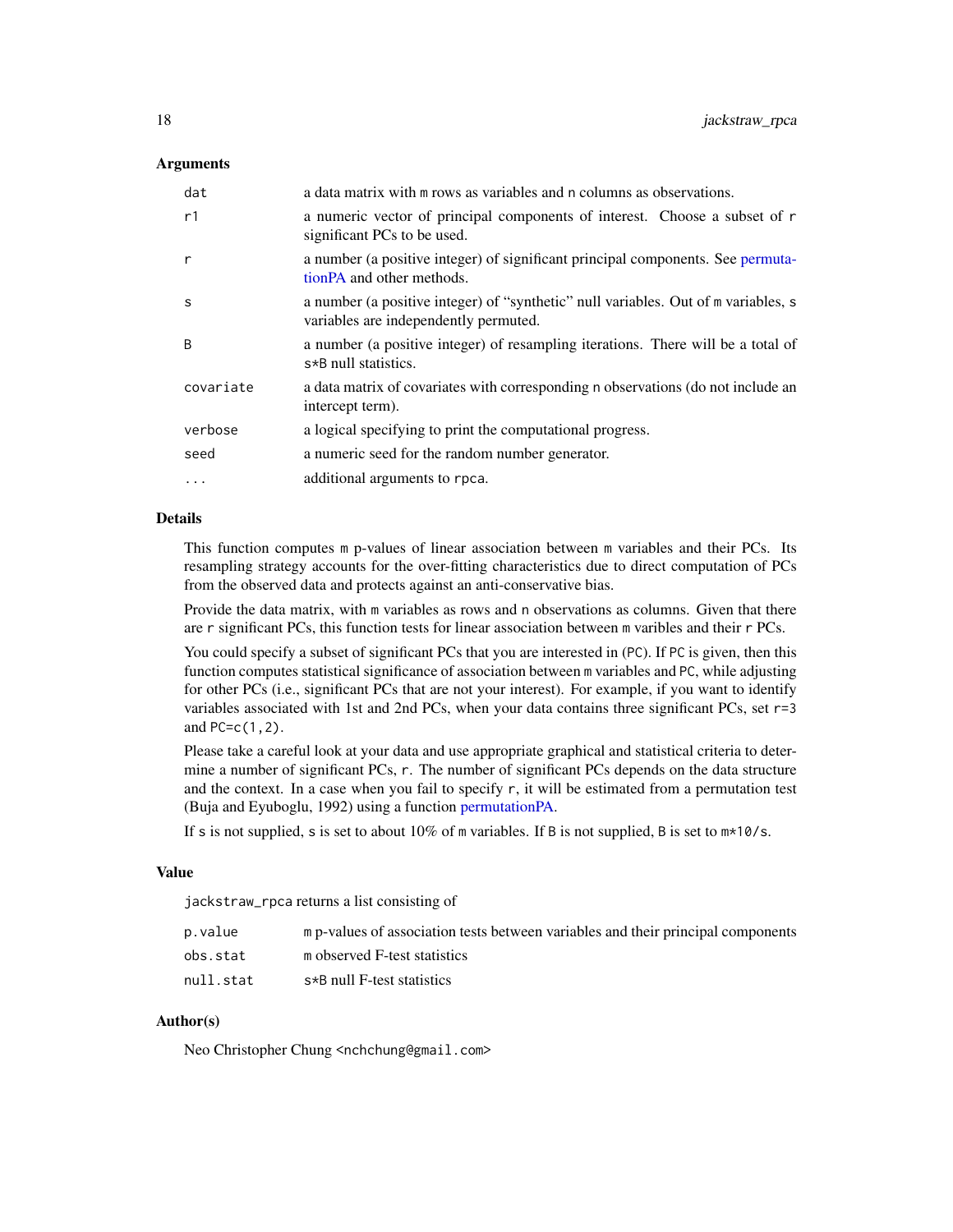# <span id="page-18-0"></span>jackstraw\_subspace 19

#### References

Chung and Storey (2015) Statistical significance of variables driving systematic variation in highdimensional data. Bioinformatics, 31(4): 545-554 [http://bioinformatics.oxfordjournals.](http://bioinformatics.oxfordjournals.org/content/31/4/545) [org/content/31/4/545](http://bioinformatics.oxfordjournals.org/content/31/4/545)

#### See Also

[jackstraw](#page-2-1) [jackstraw\\_subspace](#page-18-1) [permutationPA](#page-22-1)

# Examples

```
set.seed(1234)
## simulate data from a latent variable model: Y = BL + E
B = c(rep(1,50), rep(-1,50), rep(0,900))L = rnorm(20)E = matrix(rnorm(1000*20), nrow=1000)dat = B %*% t(L) + E
dat = t(scale(t(dat), center=TRUE, scale=TRUE))
## apply the jackstraw
out = jackstraw_rpca(dat, r=1)
## Use optional arguments
## For example, set s and B for a balance between speed of the algorithm and accuracy of p-values
## Not run:
## out = jackstraw_rpca(dat, r=1, s=10, B=1000, seed=5678)
## End(Not run)
```
<span id="page-18-1"></span>jackstraw\_subspace *Jackstraw for the User-Defined Dimension Reduction Methods*

#### Description

Test association between the observed variables and their latent variables, captured by a user-defined dimension reduction method.

# Usage

```
jackstraw_subspace(dat, FUN, r = NULL, r1 = NULL, s = NULL,
 B = NULL, covariate = NULL, noise = NULL, verbose = TRUE,
 seed = NULL)
```
#### Arguments

| dat        | a data matrix with m rows as variables and n columns as observations.                                          |
|------------|----------------------------------------------------------------------------------------------------------------|
| <b>FUN</b> | optionally, provide a specfic function to estimate LVs. Must output r estimated<br>LVs in a $n\star r$ matrix. |
|            |                                                                                                                |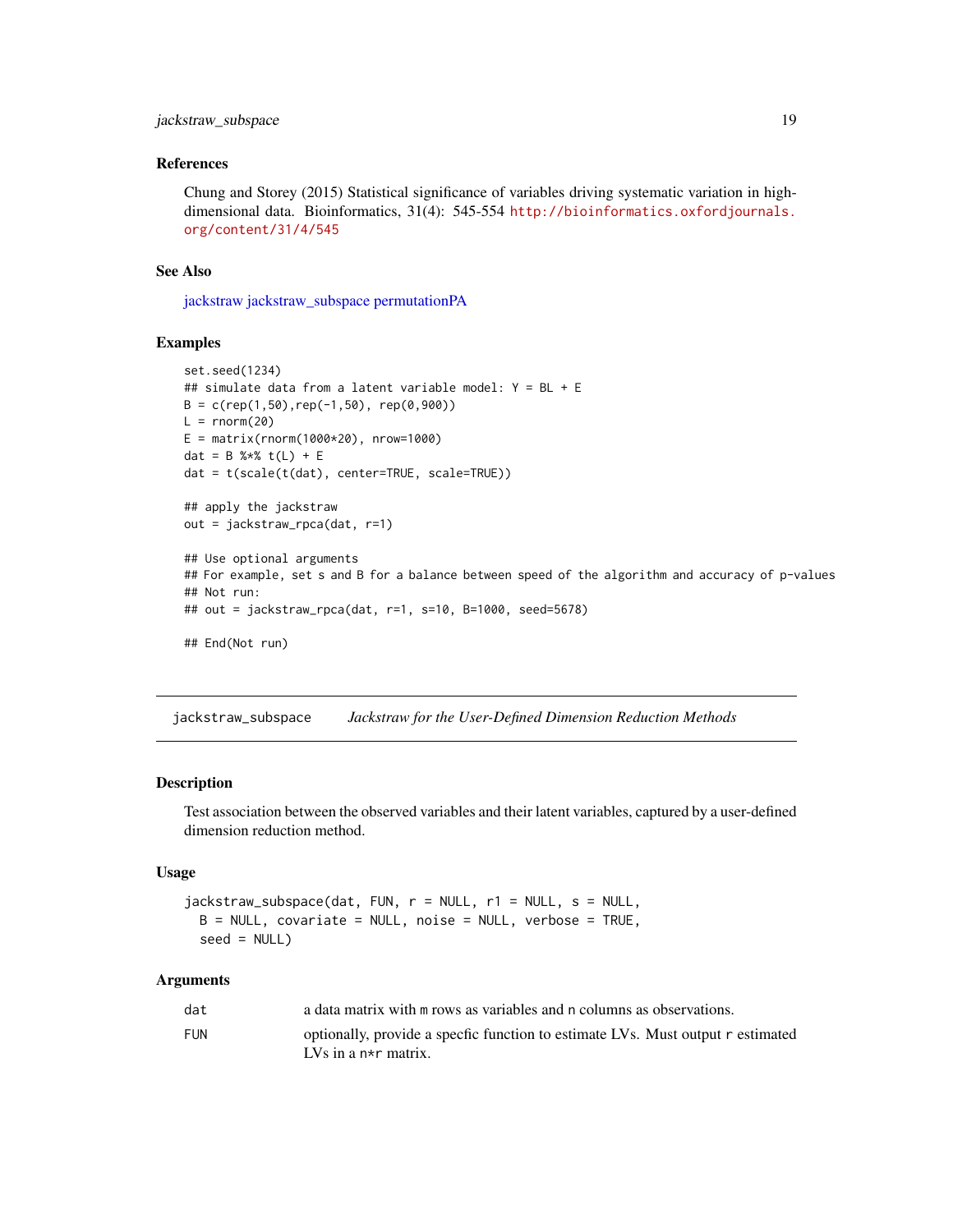<span id="page-19-0"></span>

| r         | a number of significant latent variables.                                                                              |
|-----------|------------------------------------------------------------------------------------------------------------------------|
| r1        | a numeric vector of latent variables of interest.                                                                      |
| S         | a number of "synthetic" null variables. Out of m variables, s variables are inde-<br>pendently permuted.               |
| B         | a number of resampling iterations.                                                                                     |
| covariate | a model matrix of covariates with n observations. Must include an intercept in<br>the first column.                    |
| noise     | specify a parametric distribution to generate a noise term. If NULL, a non-<br>parametric jackstraw test is performed. |
| verbose   | a logical specifying to print the computational progress.                                                              |
| seed      | a seed for the random number generator.                                                                                |

# Details

This function computes m p-values of linear association between m variables and their latent variables, captured by a user-defined dimension reduction method. Its resampling strategy accounts for the over-fitting characteristics due to direct computation of PCs from the observed data and protects against an anti-conservative bias.

This function allows you to specify a parametric distribution of a noise term. It is an experimental feature. Then, a small number s of observed variables are replaced by synthetic null variables generated from a specified distribution.

# Value

jackstraw\_subspace returns a list consisting of

| p.value   | m p-values of association tests between variables and their principal components |
|-----------|----------------------------------------------------------------------------------|
| obs.stat  | m observed statistics                                                            |
| null.stat | s*B null statistics                                                              |

#### Author(s)

Neo Christopher Chung <nchchung@gmail.com>

# References

Chung and Storey (2015) Statistical significance of variables driving systematic variation in highdimensional data. Bioinformatics, 31(4): 545-554 [http://bioinformatics.oxfordjournals.](http://bioinformatics.oxfordjournals.org/content/31/4/545) [org/content/31/4/545](http://bioinformatics.oxfordjournals.org/content/31/4/545)

Chung (2018) Statistical significance for cluster membership. biorxiv, doi:10.1101/248633 [https:](https://www.biorxiv.org/content/early/2018/01/16/248633) [//www.biorxiv.org/content/early/2018/01/16/248633](https://www.biorxiv.org/content/early/2018/01/16/248633)

# See Also

[jackstraw\\_pca](#page-14-1) [jackstraw](#page-2-1)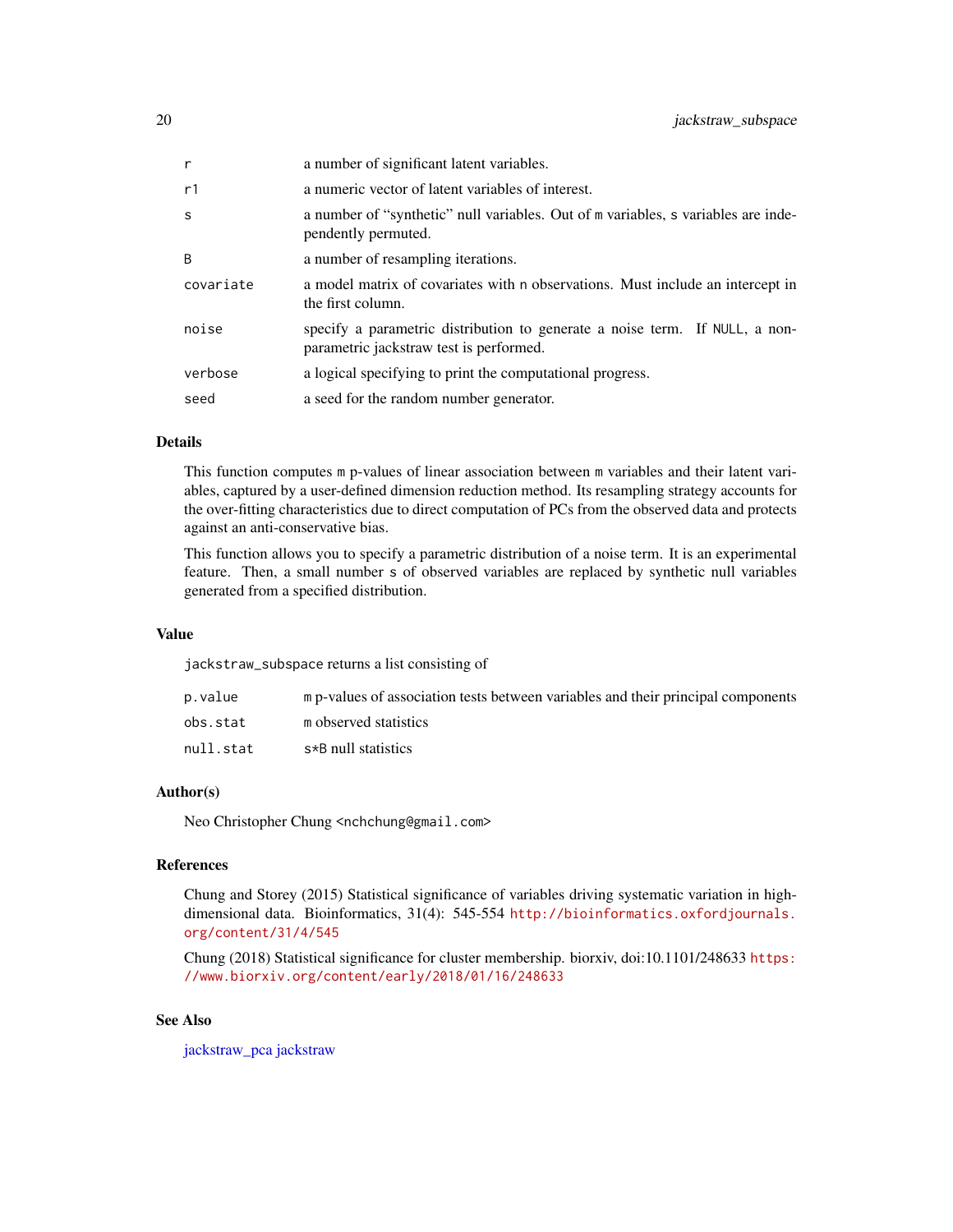#### <span id="page-20-0"></span>Jurkat293T 21

#### Examples

```
set.seed(1234)
## simulate data from a latent variable model: Y = BL + E
B = c(rep(1,50), rep(-1,50), rep(0,900))L = rnorm(20)E = matrix(rnorm(1000*20), nrow=1000)dat = B %*% t(L) + E
dat = t(scale(t(dat), center=TRUE, scale=TRUE))
## apply the jackstraw with the svd as a function
out = jackstraw_subspace(dat, FUN = function(x) svd(x)$v[,1,drop=FALSE], r=1, s=100, B=50)
```

| Jurkat293T | A Jurkat:293T equal mixture dataset from Zheng et. al. (2017) |  |
|------------|---------------------------------------------------------------|--|
|------------|---------------------------------------------------------------|--|

# Description

50

#### Usage

Jurkat293T

# Format

A data frame with 3381 rows correspoding to single cells and 10 columns corresponding to the top 10 principal components

#### Source

Supplementary Data 1 from Zheng et al. (2017) [https://media.nature.com/original/nature-a](https://media.nature.com/original/nature-assets/ncomms/2017/170116/ncomms14049/extref/ncomms14049-s2.xlsx)ssets/ [ncomms/2017/170116/ncomms14049/extref/ncomms14049-s2.xlsx](https://media.nature.com/original/nature-assets/ncomms/2017/170116/ncomms14049/extref/ncomms14049-s2.xlsx)

# References

Zheng et al. (2017) Massively parallel digital transcriptional profiling of single cells. Nature Communications. 8:14049. DOI: 10.1038/ncomms14049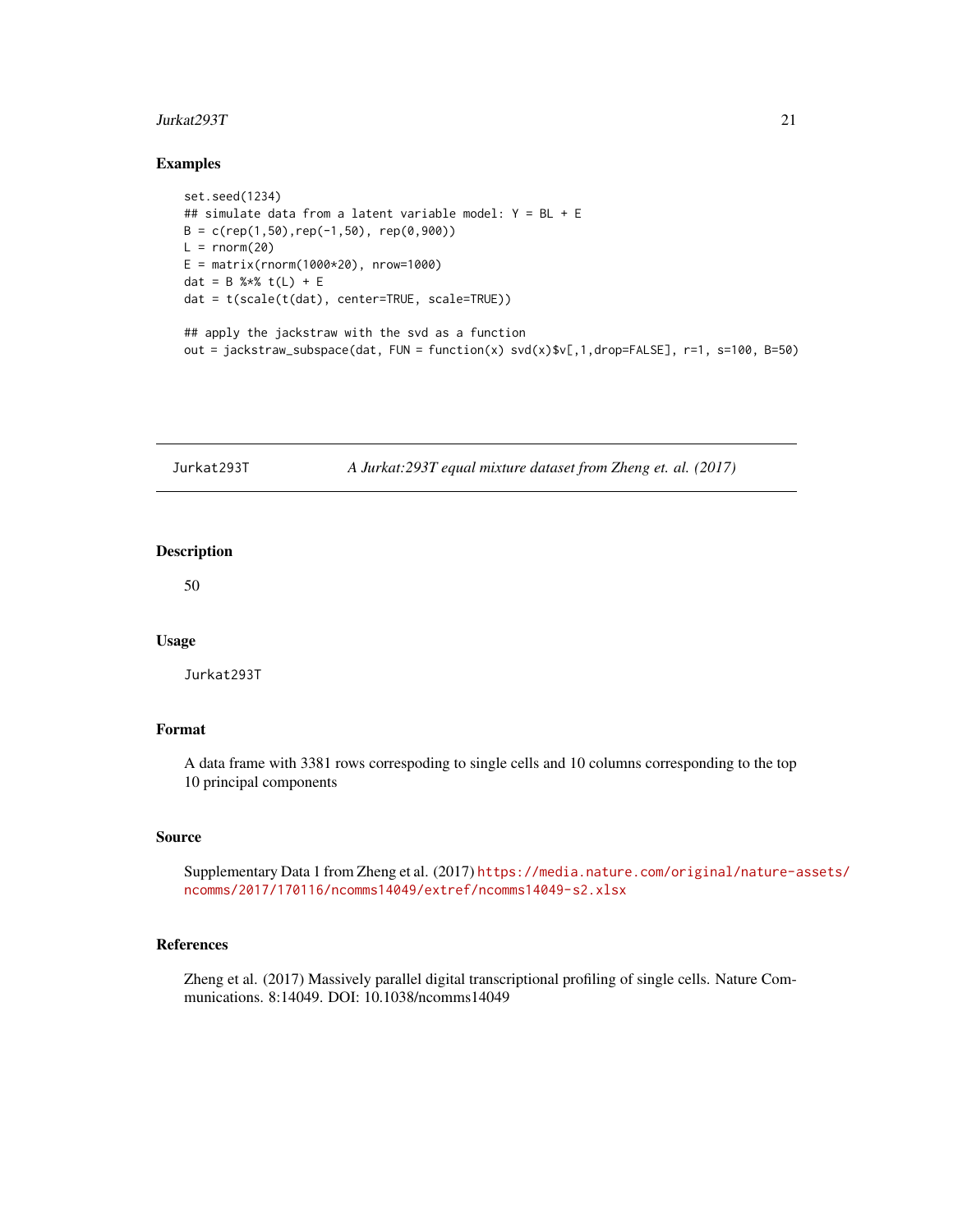<span id="page-21-0"></span>

#### Description

Estimate populatoin structure in genome-wide genotype matrices.

# Usage

lfa.corpcor(x, d, ltrace = FALSE)

#### Arguments

| X            | a matrix with m loci (rows) and n observations (columns). |
|--------------|-----------------------------------------------------------|
| <sub>d</sub> | a number of logistic factors.                             |
| ltrace       | a logical indicator as to whether to print the progress.  |

## Details

It performs the logistic factor analysis, similar to lfa function in the lfa package. This function works without C++ dependencies. However, it would be much slower, does not include any other LFA-related functions, checks, and warnings.

#### Value

lfa.corpcor returns a n\*d matrix of d logistic factors. The last column is always an intercept term.

### See Also

[jackstraw\\_lfa](#page-10-1)

#### Examples

```
set.seed(1234)
## simulate genotype data from a logistic factor model
m=5000; n=100; pi0=.9
m0 = round(m*pi0)
m1 = m-round(m * pi0)
B = matrix(0, nrow=m, ncol=1)B[1:m1,] = matrix(runif(m1*n, min=-.5, max=.5), nrow=m1, ncol=1)L = matrix(rnorm(n), nrow=1, ncol=n)BL = B %*% L
prob = exp(BL)/(1+exp(BL))dat = matrix(rbinom(m*n, 2, as.numeric(prob)), m, n)
out = lfa.corpcor(x=dat, d=2)
```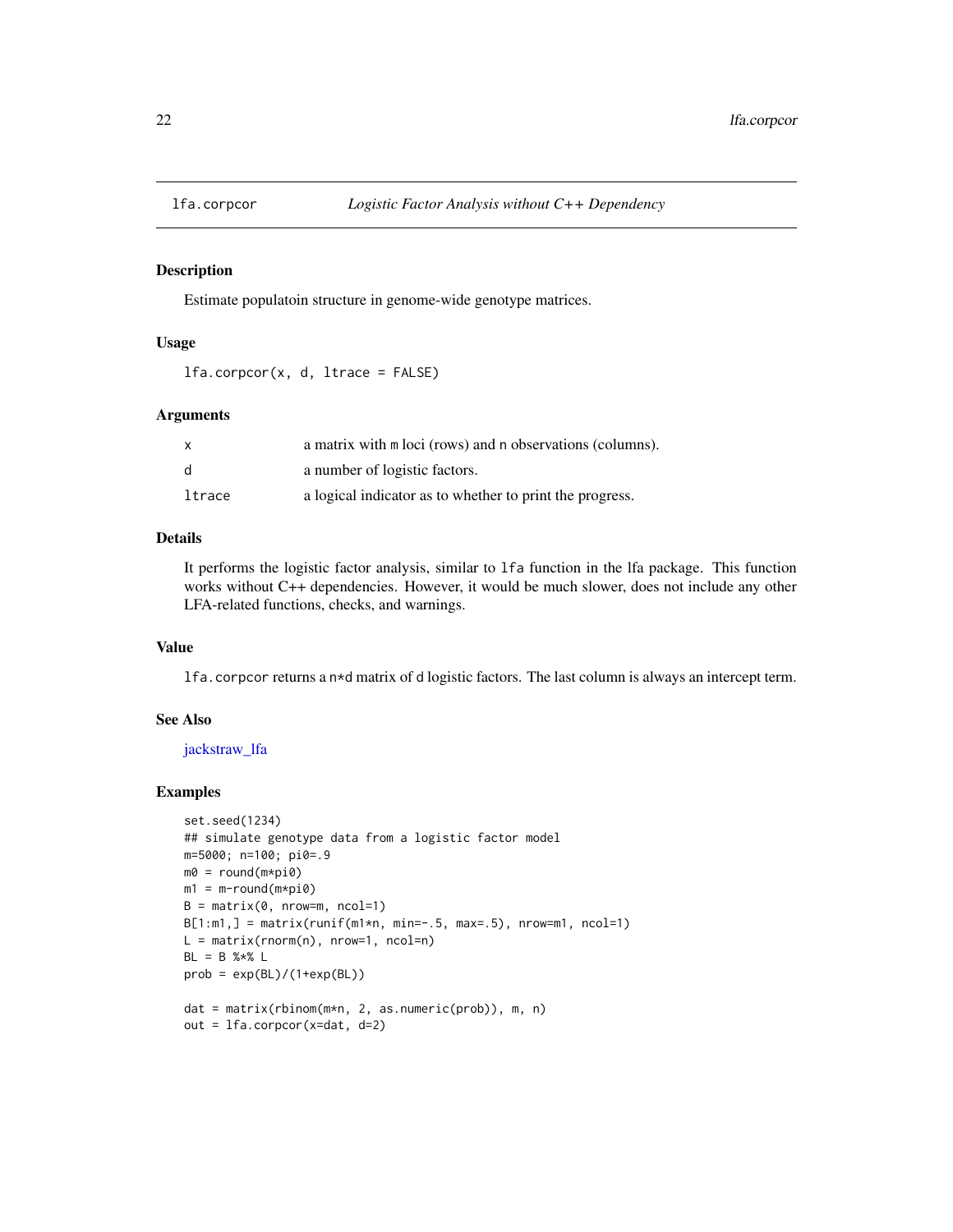<span id="page-22-1"></span><span id="page-22-0"></span>

#### Description

Estimate a number of significant principal components from a permutation test.

# Usage

```
permutationPA(dat, B = 100, threshold = 0.05, verbose = TRUE,
  seed = NULL)
```
## Arguments

| dat       | a data matrix with $m$ rows as variables and $n$ columns as observations. |
|-----------|---------------------------------------------------------------------------|
| B         | a number (a positive integer) of resampling iterations.                   |
| threshold | a numeric value between 0 and 1 to threshold p-values.                    |
| verbose   | a logical indicator as to whether to print the progress.                  |
| seed      | a seed for the random number generator.                                   |

# Details

Adopted from sva::num.sv, and based on Buja and Eyuboglu (1992)

#### Value

permutationPA returns

| a list of p-values for significance of principal components                                            |
|--------------------------------------------------------------------------------------------------------|
| an estimated number of significant principal components based on thresholding<br>p-values at threshold |

# References

Buja A and Eyuboglu N. (1992) Remarks on parrallel analysis. Multivariate Behavioral Research, 27(4), 509-540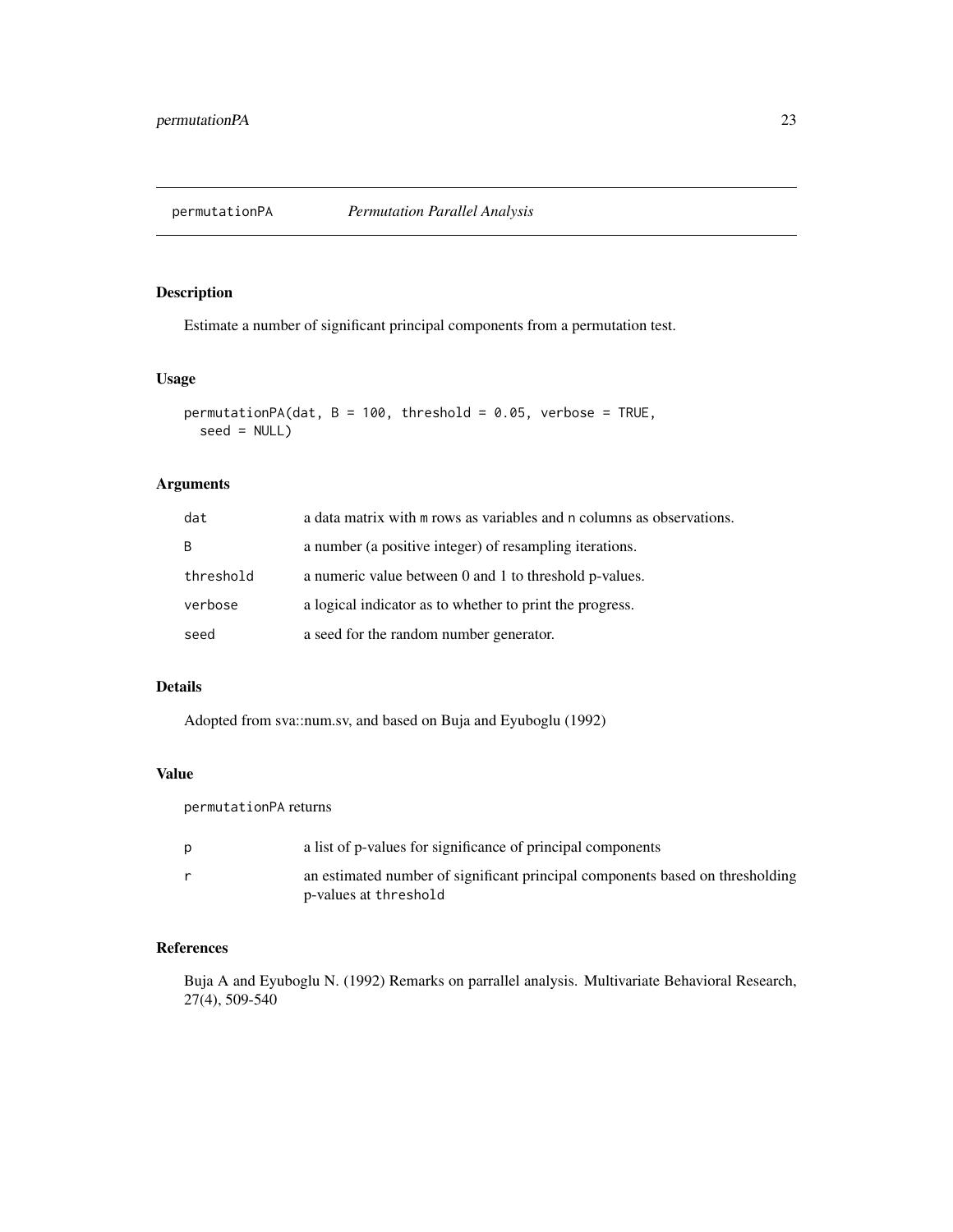# <span id="page-23-1"></span><span id="page-23-0"></span>Description

Computes posterior probabilities that a feature is a true member of an assigned cluster

# Usage

```
pip(pvalue, group = NULL, ...)
```
# Arguments

| pvalue                  | a vector of p-values.                                 |
|-------------------------|-------------------------------------------------------|
| group                   | a vector of group indicators (optional).              |
| $\cdot$ $\cdot$ $\cdot$ | optional arguments to control a local FDR estimation. |

# Value

pip returns a vector of posterior inclusion probabilities

# Author(s)

Neo Christopher Chung <nchchung@gmail.com>